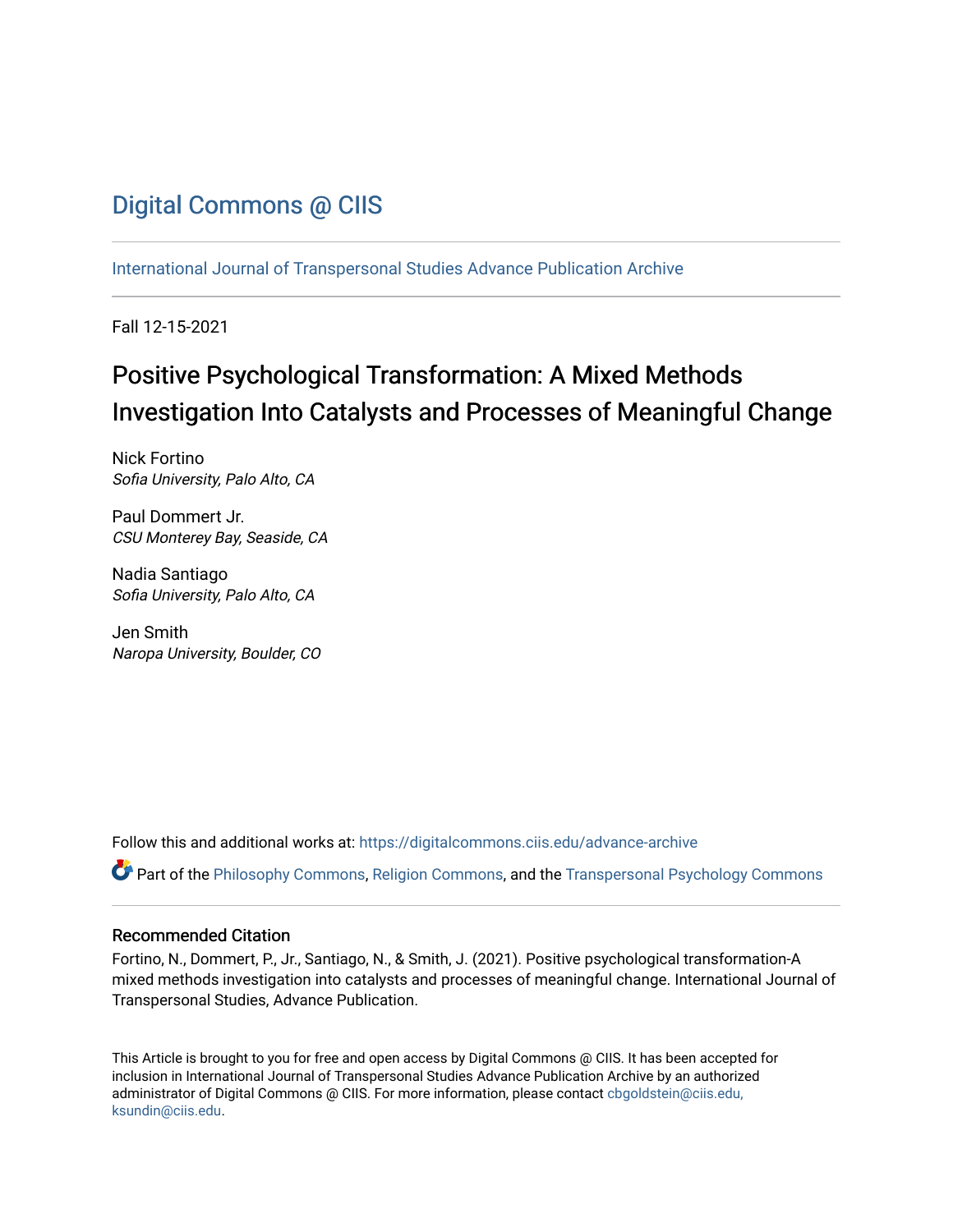# **Positive Psychological Transformation: A Mixed Methods Investigation Into Catalysts and Processes of Meaningful Change**

| <b>Nick Fortino</b> | Paul Dommert, Jr. | Nadia Santiago     | Jen Smith         |
|---------------------|-------------------|--------------------|-------------------|
| Sofia University    | CSU Monterey Bay  | Sofia University   | Naropa University |
| Palo Alto, CA, USA  | Seaside, CA, USA  | Palo Alto, CA, USA | Boulder, CO, USA  |

This mixed methods study investigated the experience of positive psychological transformation, including its catalysts, dynamics, supportive factors, and outcomes. The first phase of the study was a 13-item survey (N=130) that revealed trends and associations in participants' experiences of transformation. The most significant correlation was between "expressing myself" and change stabilization ( $p < .01$ ). Forty-four percent of participants reported trauma or emotional distress as the main catalyst of their transformation. Each of the other three main catalysts (dissonance, adaptation, and inspiration) drew approximately 18% of responses. Connecting with nature (71%), introspection (65%), solitude (63%) and empathy (61%) were commonly reported supportive factors. Common changes related to participants' way of interacting with others (77%), perception (75%), and emotional patterns (70%). The process of transformation differed substantially depending on multiple factors including the catalyst and demographic categories. Additionally, the survey revealed a trend of moving away from organized religion toward a sense of being spiritual but not religious. The second phase of the study consisted of interviews with a portion of the participants who reported trauma as the main catalyst of their transformation  $(n = 26)$  and was focused on the experience of posttraumatic growth. Thematic analysis revealed that transformation is typically initiated by a series of traumatic events and that the process of transformation can involve impaired well-being/functioning before elevated well-being/functioning. The results of thematic analysis were consistent with existing data on posttraumatic growth.

# **Keywords:** *transformation, posttraumatic growth, trauma, dissonance, way of being, framework of transformation*

Transformation is a process of meaningful and<br>lasting change in an individual's way of being.<br>It can unfold in a variety of ways, yet longitudinal<br>evidence indicates that the experience of transformalasting change in an individual's way of being. It can unfold in a variety of ways, yet longitudinal evidence indicates that the experience of transformation has a common ground that may transcend differences mediated by culture (Schlitz et al., 2008). In this definition, *way of being* refers to such factors as one's values, worldview, and mode of perception, along with mental, emotional and behavioral patterns. To describe the changes as *meaningful* signifies that these changes are important to the individual and produce qualitative differences in the individual's subjective experience; *lasting* means that the changes stabilize into a new, enduring way of being.

The transformation literature has been growing for decades, and formal academic investigation into the phenomenon was pioneered particularly by scholars from the humanistic and transpersonal branches of psychology (Frankl, 1963; Friedman & Hartelius, 2013; Lukoff, et al., 1998; Maslow, 1968; Schlitz et al., 2008; Sutich, 1976; Walsh & Vaughan, 1993; Welwood, 2002; Wilber, 1980; Wilber et al., 1986). Mezirow (1978a, 1978b, 2000, 2012) also contributed substantially to the academic understanding of transformation from the perspective of transformative learning. There is still much to be understood about how transformation is catalyzed, which factors facilitate it, and what

**International Journal of Transpersonal Studies**, Advance Online Publication **1**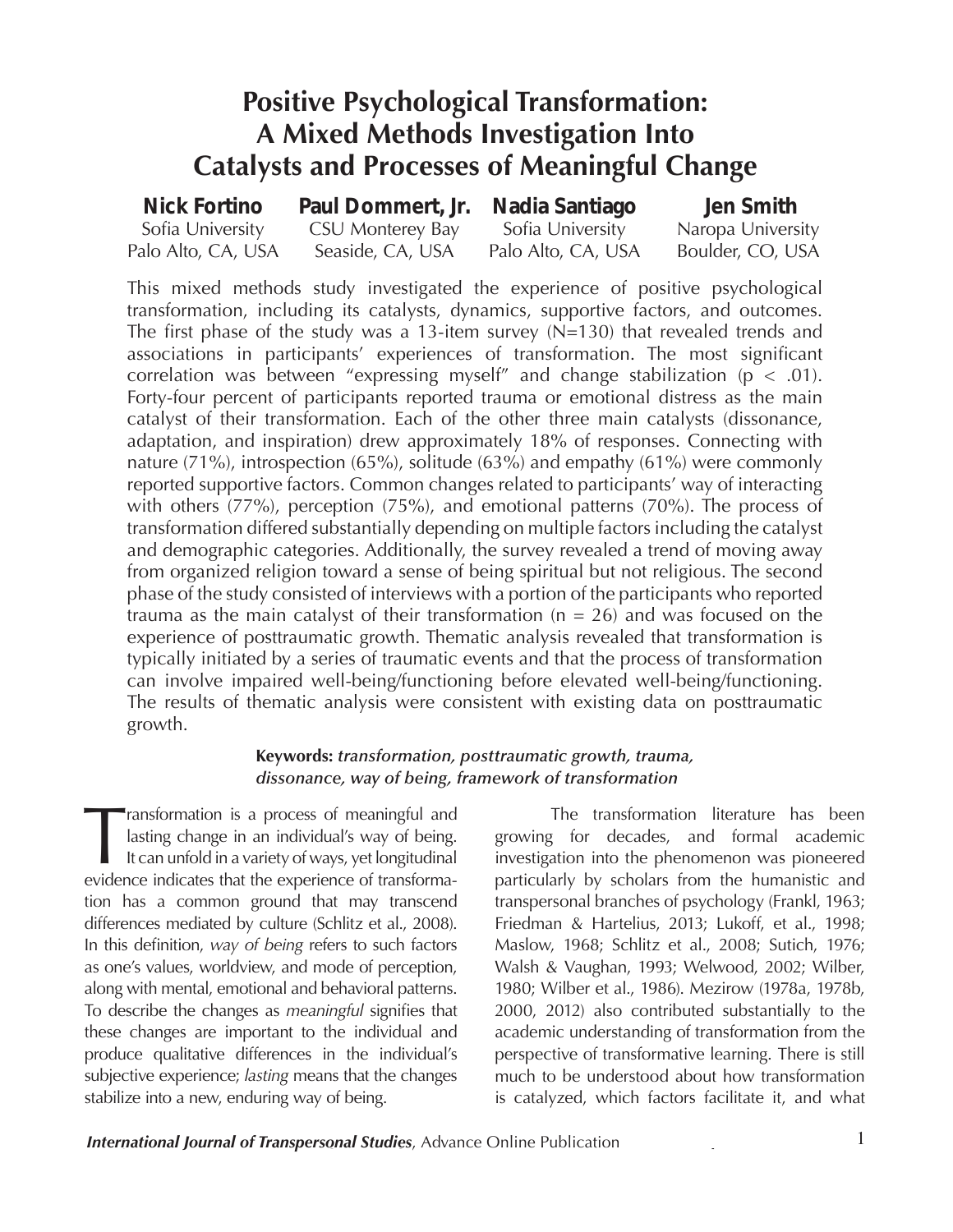kinds of outcomes can be expected when someone transforms. There is also much to be understood about how the process of transformation differs depending on what catalyzes the process, as well as how it is different for various social groups.

While negative transformations may also occur—resulting in decreased functionality, elevated hatred toward oneself or others, or persistent negative affect—this study focused exclusively on positive transformation. Factors that lead to negative transformations would likely differ in important ways and would require a substantially different study design; in any case, durable psychological deterioration is not typically framed in the language of transformative change.

Attempts to delineate transformation from related constructs are imperfect. For example, there is a distinction between a transformative process and a *formative* process. The latter is a predictable developmental stage leading towards an established, mature personality. By way of illustration, puberty is a formative process. Transformation is distinct from formation in that it refers to meaningful changes that were not developmentally inevitable or biologically driven, such as the way a person changes as a response to a major life event or a spiritual practice. As a more nuanced example, menopause is biologically driven and inevitable, and there is evidence that women transform through this experience (de Salis et al., 2018). Yet major changes to a woman's way of being during this process can accurately be classified as transformation given that her way of being will have been established by the time she reaches menopause, and psychological transformation that accompanies menopause may not be inevitable (Busch et al., 2003).

Transformation also differs from the gradual, constant change throughout the lifespan. Drawing the line between gradual change and a distinct period of change is difficult, but here we identify transformation as a process of accelerated change with a loosely identifiable beginning, middle, and end that is not driven by conventional developmental process. Transformation disrupts and goes beyond (*trans-*) the relatively stable, formative phases of life. This disruption of an individual's established form is effected by what Schlitz et al. (2011) described as "destabilizers—a combination of factors that set the stage" (p. 227) for change. In this study, these destabilizing factors are referred to as *catalysts* of transformation.

Transformation can be initiated by a variety of catalysts, several of which were explored in this study. Trauma, one of the more thoroughly investigated catalysts of transformation, has undergone shifts in definition through successive editions of the American Psychiatric Association's Diagnostic and Statistical Manual (North et al., 2016), and no clear consensus has been reached on how to distinguish it from other unpleasant emotional experiences (Dalenberg et al., 2017). In this study trauma is "any disturbing experience that results in significant fear, helplessness, dissociation, confusion, or other disruptive feelings intense enough to have a long-lasting negative effect on a person's attitudes, behavior, and other aspects of functioning" (VandenBos & American Psychological Association, 2007). The American Psychiatric Association (2013) currently defines trauma as "exposure to actual or threatened death, serious injury, or sexual violence" (p. 271), but we consider the American Psychological Association's definition of trauma to be preferable because it is based on the subjective impact of events rather than the events themselves.

When struggle with trauma catalyzes positive transformation, the result has been called posttraumatic growth (Calhoun & Tedeschi, 1999; Tedeschi et al., 1998). The three general domains of change associated with posttraumatic growth include: The perception of self, the experience of relationships with others, and one's philosophy of life (Tedeschi & Calhoun, 1995)—later subdivided into five domains: personal strength, new possibilities, relating to others, appreciation of life, and spiritual changes (Tedeschi & Calhoun, 2004). Other researchers have proposed concepts similar to posttraumatic growth, such as stress-related growth (Park et al., 1996), resilience and thriving (O'Leary & Ickovics, 1995), suffering induced transformational experiences (Taylor, 2012), and adversarial growth (Linley & Joseph, 2004).

# **Study**

While these various elements of transformation such as catalysts and outcomes have been studied individually, little work has been done to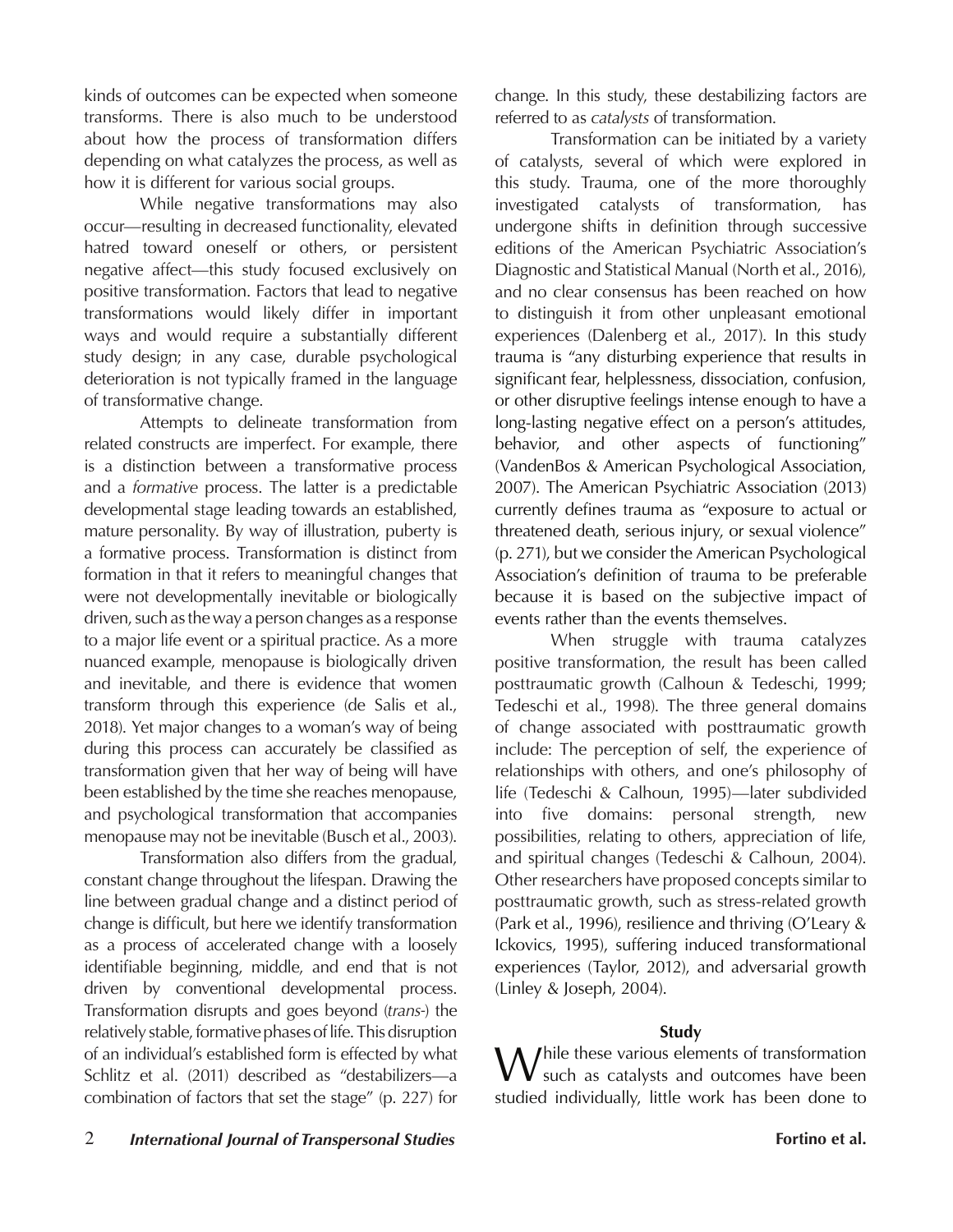characterize the larger process of catalyzed positive life change—a deficit the current study attempts to address in a preliminary way.

# **Methods**

This mixed-methods study was designed to contribute to the developing understanding of what prompts transformation and how the process of transformation unfolds. The researchers inquired about common catalysts, key supportive factors, features of the process, and types of changes that came about as a result of the transformation process. In phase I, a 13-item Transformation Experience Survey designed for the study and based on the instrument used by Schlitz et al. (2008) was administered to 130 participants. Phase II consisted of qualitative interviews with the subset of 26 participants who reported that their transformation was initiated by trauma or emotional distress, and who consented to participate in the qualitative phase of the study. The research was reviewed and approved by the Research and Ethics Committee at Sofia University in Palo Alto, California.

# **Participants**

A total of 130 individuals (76F/52M/2NB) with a mean age of 38 participated in the study. Participants were asked to check all ethnicities that applied. The majority of participants reported European/Caucasian heritage (73%), followed by Latino-American (23%), African American (9%), and Native American (9%). Household income until age 18 was estimated at an annual income of \$40,000 or less by 33% of respondents, \$40,000 to \$80,000 by 40%, \$80,000 to \$100,000 by 13%, and 13% of respondents reported growing up in a household earning over \$100,000 per year. Participants were also asked to check all religions they were primarily exposed to in the household or the culture while growing up. Christianity (65%) and Catholicism (43%) were selected most frequently, followed by Judaism (10%), Buddhism (5%), Indigenous Native American (5%), and Hinduism (4%).

From the total sample, 26 participants (18F/7M/1NB) with a mean age of 40 participated in Phase II, the interview process. Twentytwo interview participants indicated European/ Caucasian heritage, 5 indicated Latino-American heritage, and 2 indicated Native American heritage. Seven interviewees estimated an annual household income until age 18 of \$40,000 or less; 2 estimated between \$40,000 and \$60,000; 5 estimated between \$60,000 and \$80,000, 6 estimated between \$80,000 and \$100,000; and 5 estimated over \$100,000. The religions this group was primarily exposed to while growing up included Catholicism (15), Christianity (13), Judaism (3), and Paganism (2).

# **Recruitment**

Calls for participants were published online to the researchers' social media accounts, as well as to the survey sharing websites surveycircle.com, reddit.com/r/takemysurvey, and surveyswap.com. The study was also advertised at multiple institutions with which the researchers were associated. In the invitation to participate, the study was described as an investigation into the experience of transformation, designed to contribute to the developing understanding in psychology of what prompts meaningful change in people and how the process unfolds. Anyone age 18 or older who believed that they had experienced transformation, defined as a meaningful and lasting change to an individual's way of being, was allowed to participate.

At the end of the survey, participants were invited to provide their name and contact information if they wanted to participate in Phase II. This invitation read: "If you are open to being interviewed once for approximately 20-60 minutes as part of the second phase of this research, please provide your name (first name only is fine) and email address." Of the survey group, 84 participants volunteered for Phase II. The researchers recruited participants for interviews who had selected the most commonly chosen catalyst of transformation based on the rationale that by choosing a subset of survey participants whose transformation was catalyzed in relatively the same way, it would be possible to focus on a particular type of transformation and potentially glean a clearer understanding of its common subjective features. Of the 84 participants who volunteered for Phase II, 35 were from the trauma or emotional distress group. All of these participants were contacted to schedule an interview and 26 followed through with being interviewed.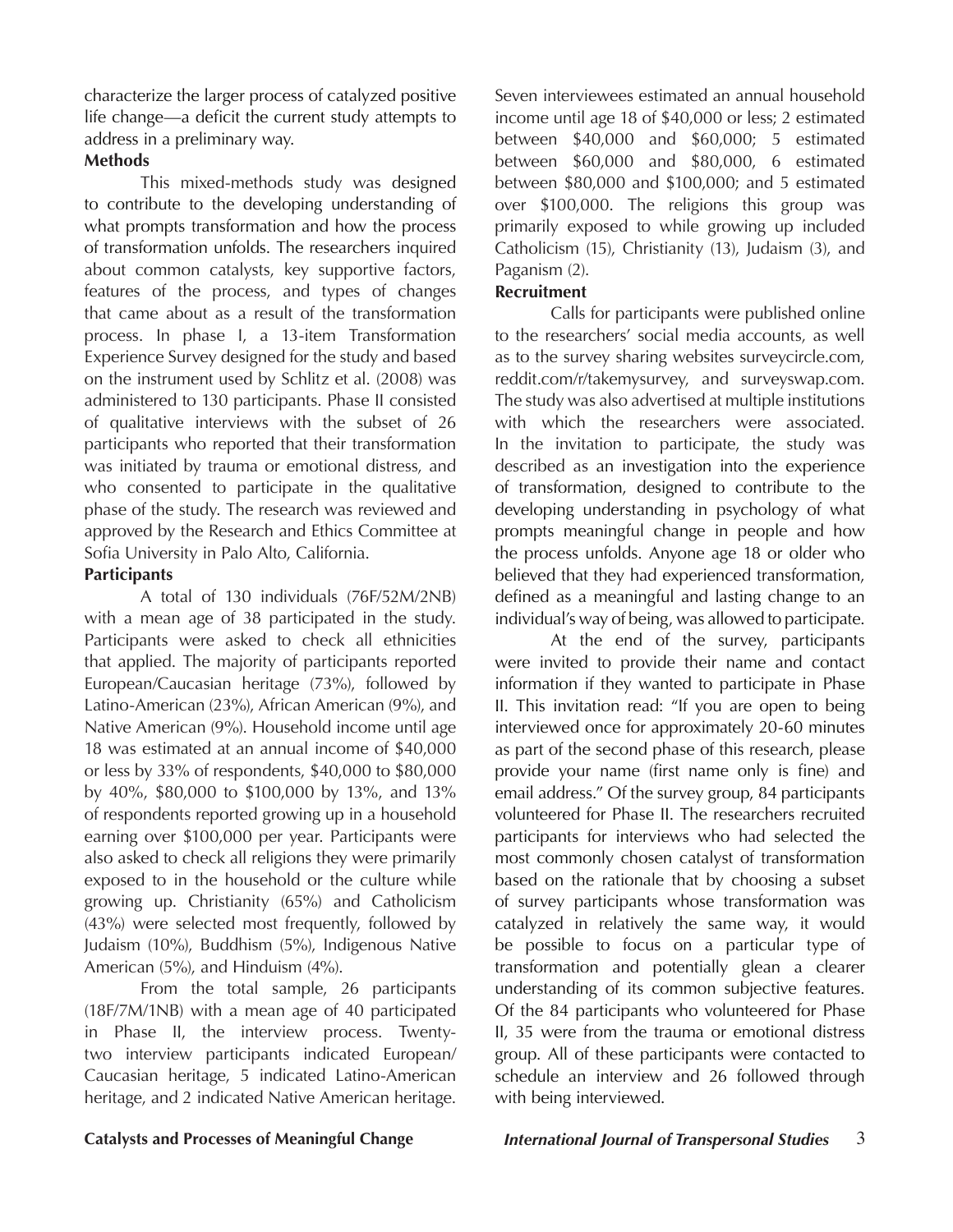## **Measures—Transformation Experience Survey**

The Transformation Experience Survey employed in Phase I of this study was developed by the research team, based on current transformation literature. The complete survey is available in Appendix A. Four additional questions related to demographic information and the 13 survey items related to aspects of the transformation experience. The types of questions on the survey included single answer multiple choice questions, "select all that apply" multiple choice questions, and rating scales. The inclusion of each survey item was justified by its relevance to the experience of transformation, which was determined by its presence in existing transformation literature. We considered it to be especially important to review the literature to identify the potential catalysts of transformation included in the survey.

Researchers at the Institute of Noetic Sciences conducted a 10-year investigation into the experience of transformation (Schlitz et al., 2008), including interviews with 50 transformation scholars and teachers, and 900 online survey responses from individuals who experienced transformation. Among the findings, Schlitz et al. identified common catalysts of transformation. Consistent with existing evidence and prevailing theories (e.g. Calhoun & Tedeschi, 2006), Schlitz et al. (2008) found that "profound transformations are frequently triggered by intense suffering or crisis" (p. 34). Also, transformation can be brought about by the realization that "your life has diverged from your values and purpose" (p. 37), which we have classified in this study as *dissonance,* defined in our survey as: An experience of inconsistency within yourself (i.e., between your beliefs and your experiences, your values and your motivations, your self-concept and your actions, or your words and your deeds). Schlitz et al. also found that intense positive experiences, which can be classified in a number of ways—extraordinary, numinous, noetic, mystical, peak—frequently initiate transformation. We classified these experiences in our survey as the catalyst of inspiration. Additionally, Schlitz et al. found that approximately 10% of the survey sample reported that psychedelic experiences were the catalyst of their transformation. This finding, along with other evidence (e.g., Kjellgren, 2009;

Pollan, 2019), informed our decision to include psychedelic experience in the list of catalysts. Schlitz et al. (2010) found that a person's worldview transforms as an adaptation to newly established social consciousness, leading to enhanced prosocial behaviors, and Mezirow (1978a) demonstrated that women can undergo transformation as a result of re-entering education or the work force after an extended hiatus. Thus, we have also included the catalyst of adaptation—meaningful change as a result of the necessity to adapt to new circumstances or roles in life.

# **Materials and Procedures**

In Phase I all participants completed a 13 item Transformation Experience Survey (Appendix A) designed to inquire about catalysts of transformation, key supportive factors throughout the process, and types of changes that occurred as a result of the process. Surveys were administered online via surveymonkey. com. Participants had the option to remain anonymous, unless they volunteered to participate in Phase II, in which case they provided their name and email address at the end of the survey. Results were tabulated and subjected to simple statistical analyses. One percent of participants selected psychedelics as a catalyst of transformation. Because of this low number, this group was excluded from some statistical analyses.

Qualitative interviews in Phase II were conducted with 26 participants who successfully completed Phase I, indicated that their transformation was catalyzed by trauma or emotional distress, and agreed to participate in the qualitative phase. In addition, all interview participants completed an informed consent form. Video conference interviews lasted from 35 to 68 minutes with one outlier at 110 minutes and were designed to gather additional details about survey responses. Interviews were conducted by all four of the researchers on this study, who followed the same protocol. The primary researcher assigned interview participants to each interviewer and provided interviewers with the corresponding individual survey responses. Interview protocol consisted of asking interviewees to elaborate on their response to each survey item. Where relevant, follow up questions were pursued. Follow up questions were expressed by prompting the interviewees to clarify and/or elaborate on their answers.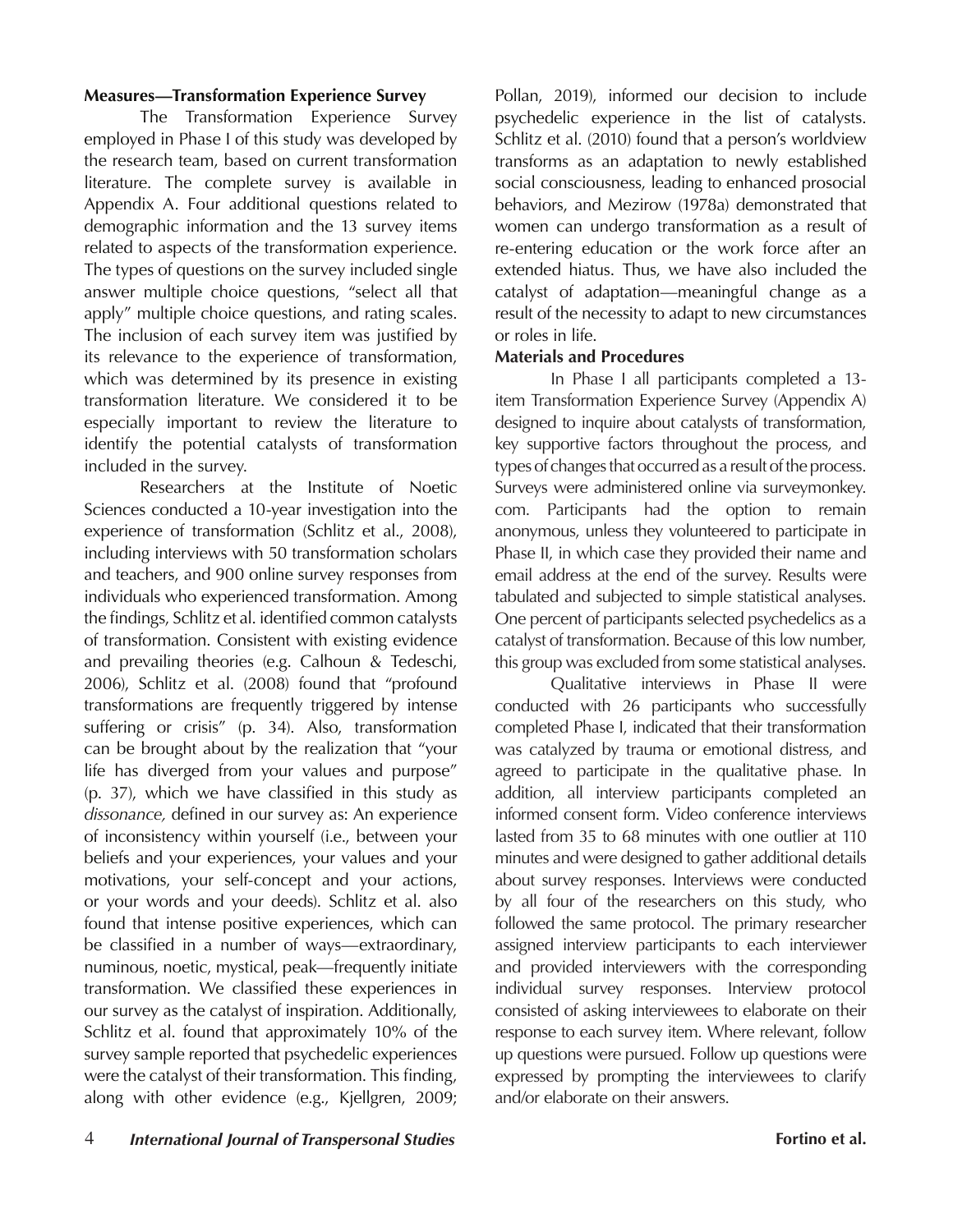Given that the interview group had experienced trauma or emotional distress, the interviewers were sensitive about the seriousness of what interviewees were being asked to discuss and did not to press for details about the traumatic events that catalyzed their transformation. The question interviewers typically asked was, "What did you have in mind when you chose 'traumatic or otherwise emotionally distressing event' as your main catalyst of transformation?" Many interviewees were forthcoming about details and others were reserved, which accounted for the broad range of interview duration. All interviewees were informed of the option to be connected with a clinical psychologist if they needed professional support after being interviewed. Interviews were transcribed and subjected to thematic analysis.

### **Results**

Important survey findings included following: Trauma<br>
or emotional distress was the most common catalyst mportant survey findings included following: Trauma of transformation, constituting 44% of responses among four broad categories (Figure 1). Among the

supportive elements of transformation that participants could have selected, solitude and empathy drew the highest percentage of responses. The most frequently selected behaviors and/or practices that supported participants' transformation were connecting with nature and introspection. The selection rate for all supportive factors is represented in Figures 2 and 3. The most common changes reported by survey participants included their way of interacting with others, their perception of life, and emotional patterns (Figure 4). Yet the most common supportive factors and changes were different according to catalyst groups (Figures 5, 6) and demographic groups. Chi-square analysis revealed several statistically significant associations between transformation catalysts and supportive factors (Table 1). The experience of transformation affected participants' religiosity and spirituality, leading 59% of participants to now identify as spiritual but not religious (Figure 7). Additionally, 63% of survey respondents agreed or strongly agreed that there were times during the process of transformation that their well-being and ability to function was impaired (Figure 8).

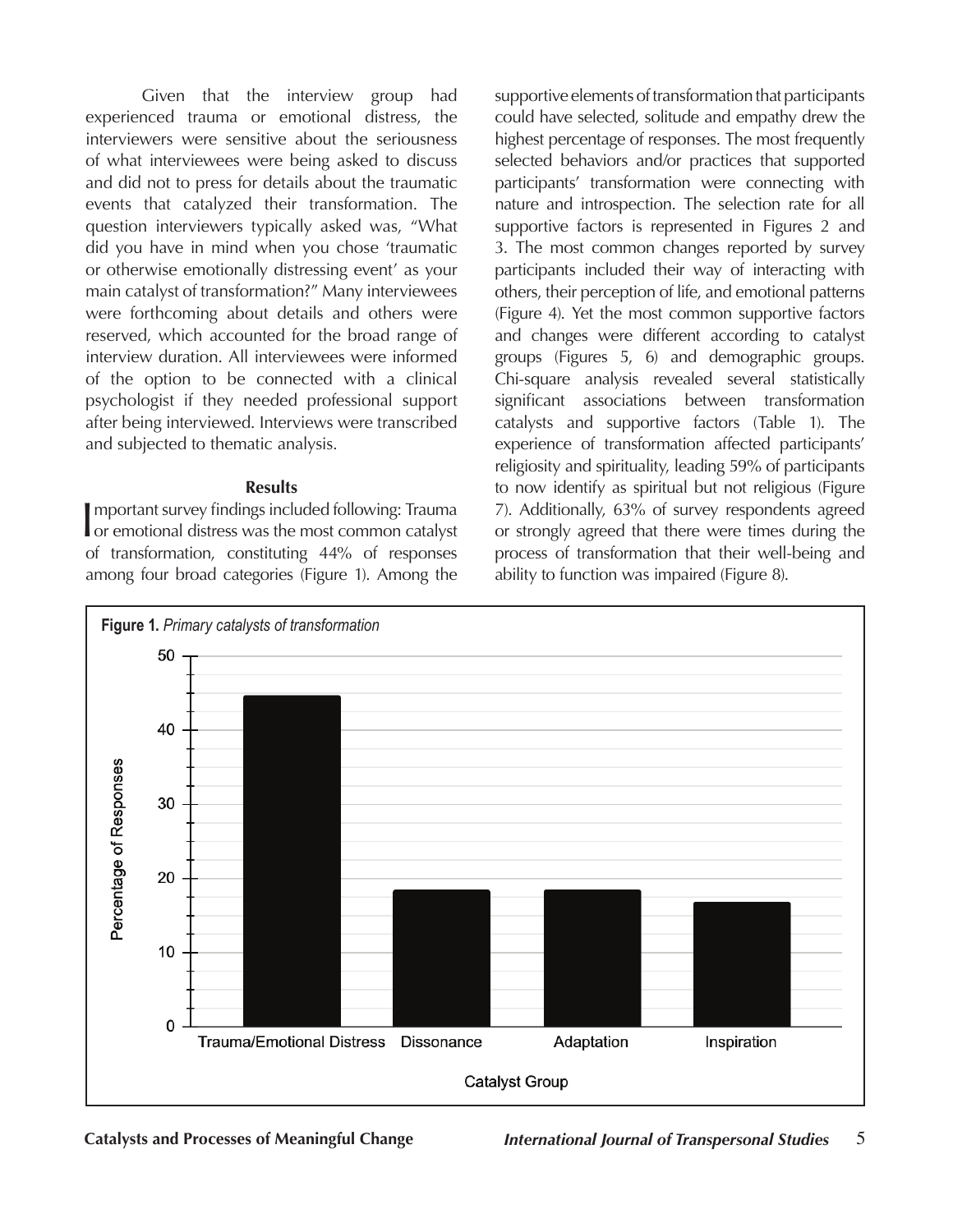

 Interview data added nuance and detail to the survey findings and revealed themes that were undetected by the survey. Twenty-two out of the 26 interviewees reported that a *series* of traumatic events, instead of a singular event, served as the primary catalyst of transformation. Interview data also provided clarity on how participants were interpreting the notion of self-expression, and revealed a connection between self-expression and empathy, indicating that self-expression elicited empathy and empathy encouraged self-expression. Interview data also indicated that transformation, particularly when catalyzed by trauma or emotional distress, involved temporarily impaired functioning, but eventually led to enhanced well-being and functioning, especially when it was facilitated by a variety of supportive factors

and behaviors. Because interview participants' transformation was brought about by trauma or emotional distress and led to elevated levels of functioning and well-being, their experiences of transformation reflected posttraumatic growth. The domains of growth in the theoretical framework of posttraumatic growth—personal strength, new possibilities, relating to others, appreciation of life, and spiritual changes—were evident in the interview data.

# **Survey Results**

Overall survey results revealed trends in the experience of transformation along with associations between particular variables. The first survey prompt was: "At least once in my adult life, I have experienced significant and lasting changes to core aspects of myself." Participants rated the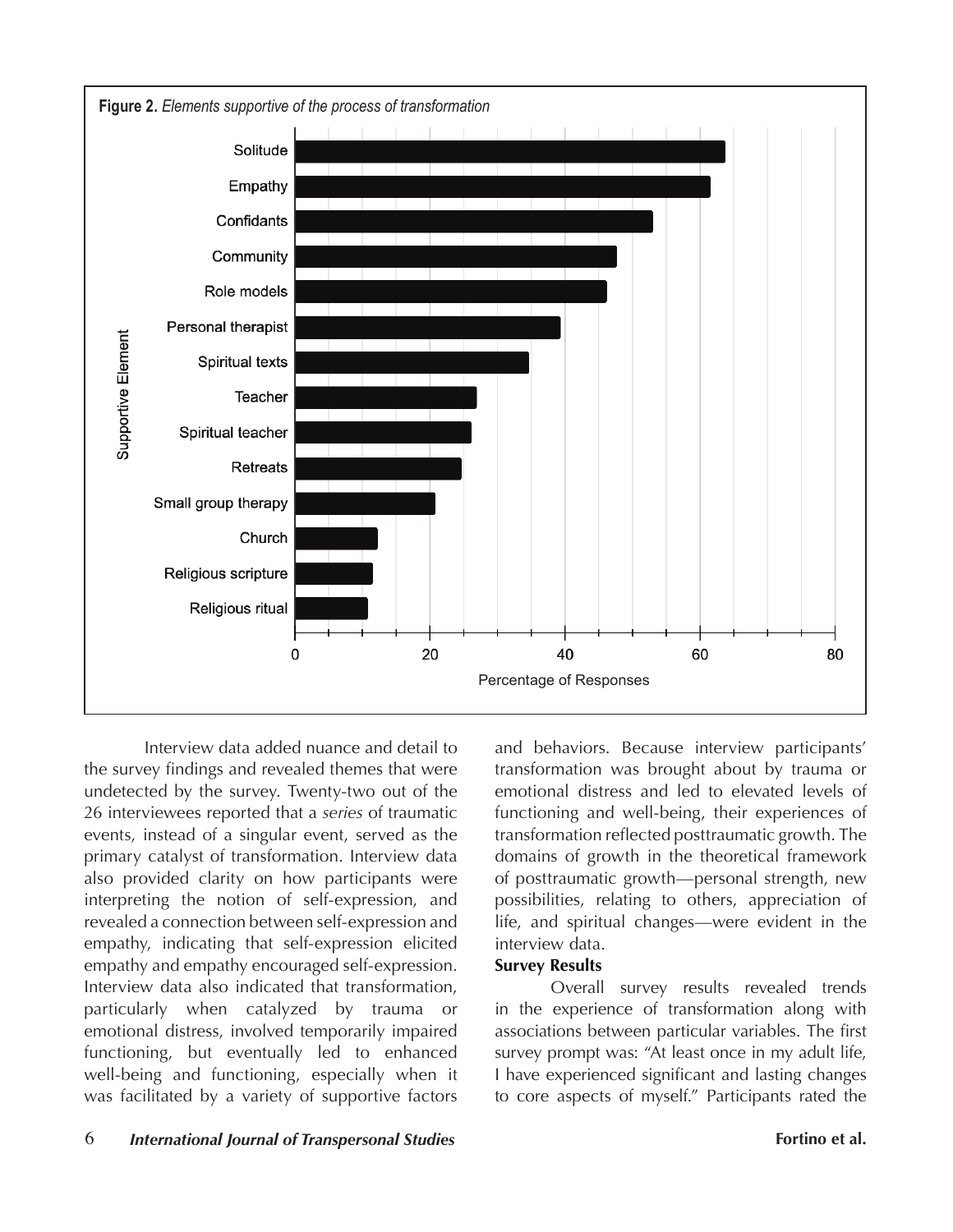

degree to which they agreed with this statement on a scale of 0 to 100. The average rating was 83 (*SD* = 19.95), and 36% of participants reported agreement of 100. Significant or meaningful change was common to participants, yet the experiences of transformation did not unfold in the same way for everyone.

When survey participants were divided into four subgroups based on the main catalyst of their transformation (trauma/emotional distress, inspiration, adaptation, dissonance), the profile for each group looks different according to which factors were most supportive and what the most

common changes were. Figure 5 shows data representing the five most supportive elements for the trauma/emotional distress group, compared to how supportive these elements were for the adaptation, inspiration, and dissonance groups. Data representing how each of the most frequently selected supportive behaviors in the whole survey were stratified among each of these subgroups are shown in Figure 6.

Along with the differences in the transformation process based on the catalysts of transformation, there are differences among various social groups as well. For example, the percentage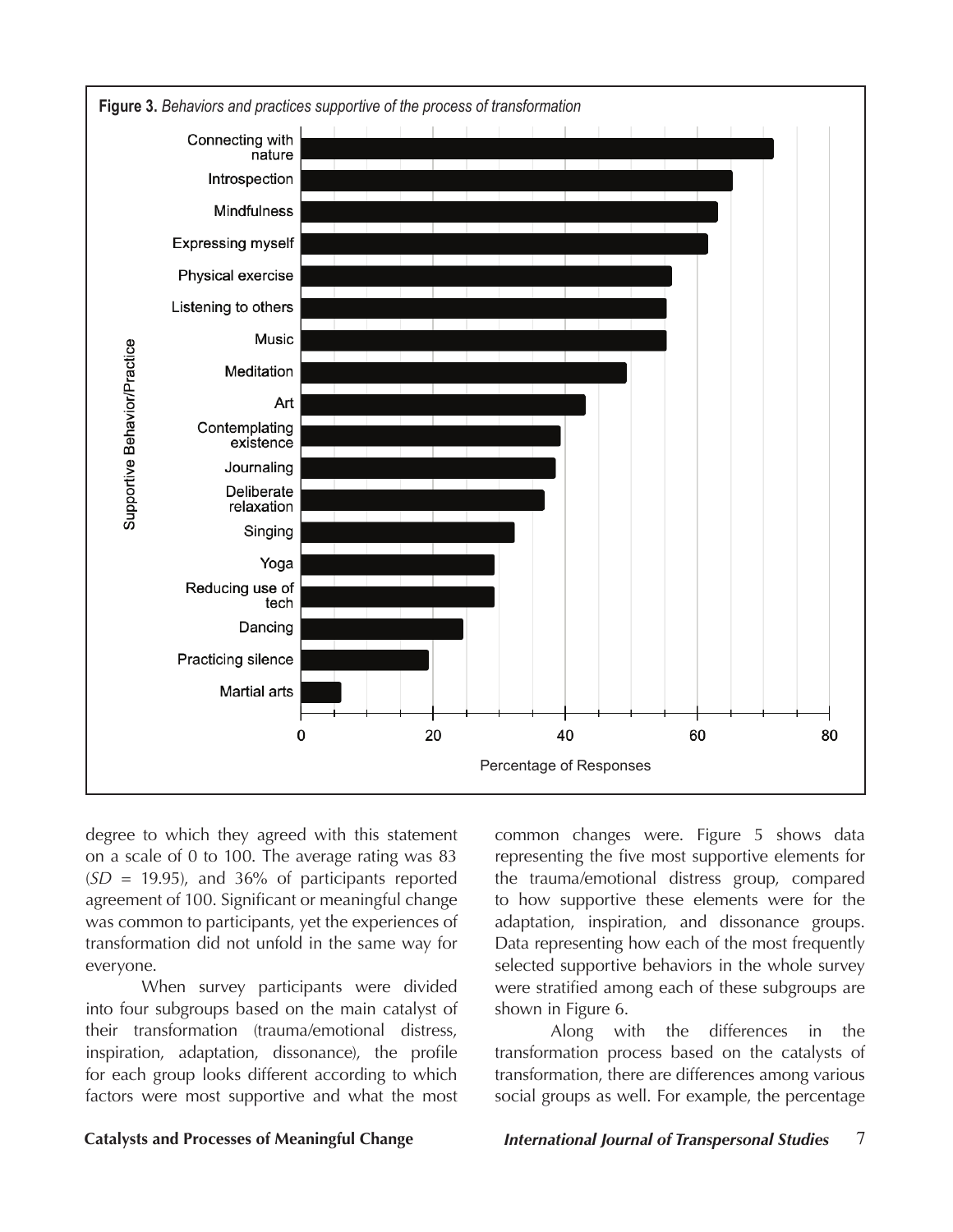of respondents who reported trauma or emotional distress as the primary catalyst of transformation was greater ( $\chi^2$ = 7.77, df = 1,  $p$  = 0.005) among European-Americans (53.4%) than among other ethnic groups (24.3%).

Also, 89% of Asian-American participants and 81% of African-American participants reported that self-expression was crucial in supporting their transformation process, whereas 53% of Latino-Americans and 50% of Native Americans reported that self-expression was crucial. However, these differences should not be considered statistically significant because the sample sizes for these ethnic groups are extremely small. Another difference between ethnic groups was that 89% of Asian-Americans and 82% of African-Americans, compared to 56% of Latino-American participants, reported empathy from others as being crucially supportive. Again, though, these sample sizes are too small to say that these differences are statistically significant.

There were also notable differences in the process of transformation between men and women. Regarding the catalysts of transformation: 51% of women, compared to 34% of men, reported trauma or emotional distress, though this difference was not quite statistically significant ( $\chi^2$  = 2.67, df = 1,  $p = 0.1023$ ). Regarding supportive elements:  $47\%$  of women, compared to 25% of men, reported that a personal therapist was supportive ( $\chi^2$  = 5.62, df = 1,

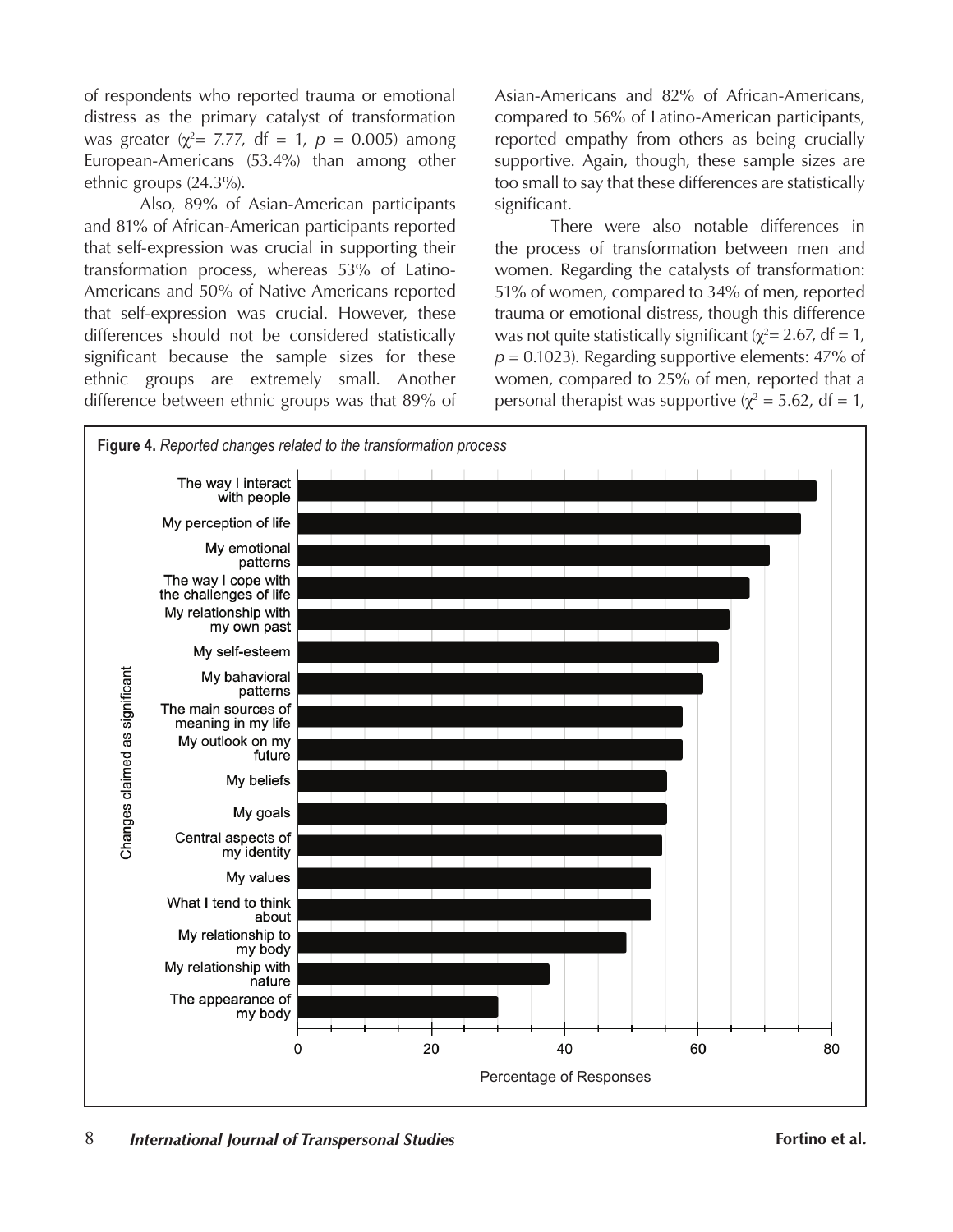

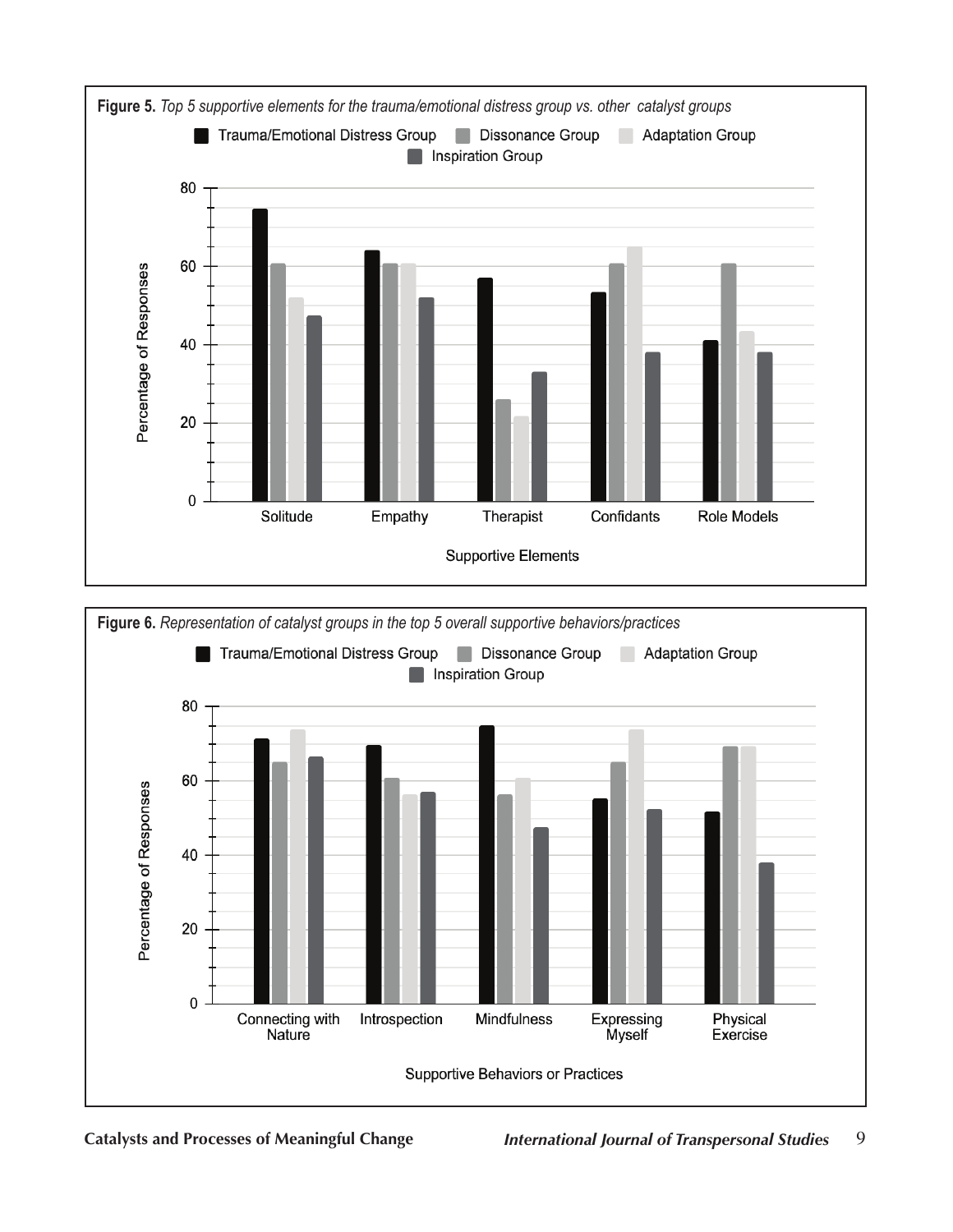| Table 1. Correlations between variables and supportive elements, supportive behaviors, perceptions, and experiences |                                            |          |         |
|---------------------------------------------------------------------------------------------------------------------|--------------------------------------------|----------|---------|
| Variable                                                                                                            | <b>Correlation</b>                         | $\chi^2$ | p-value |
| Change stabilization                                                                                                | <b>Expressing myself</b>                   | 6.28     | .012    |
| Catalyst for change<br><b>Trauma/Emotional distress</b>                                                             | Personal therapist                         | 12.79    | .005    |
| Catalyst for change<br><b>Trauma/Emotional distress</b>                                                             | Music (creating, playing, or<br>listening) | 9.67     | .022    |
| Catalyst for change<br><b>Trauma/Emotional distress</b>                                                             | <b>Emotional patterns</b>                  | 9.20     | .027    |
| Catalyst for change<br><b>Trauma/Emotional distress</b>                                                             | Feeling of unfairness                      | 33.47    | .015    |

 $p = 0.01$ ). Regarding supportive behaviors: 36% of women, compared to 17% of men, reported that yoga asana was supportive ( $\chi^2 = 4.82$ , df = 1,  $p = 0.02$ ); 46% of women, compared to 25% of men, reported that journaling was supportive ( $\chi^2 = 4.97$ , df = 1,  $p = 0.02$ .

Chi-square tests were carried out to determine whether there were associations between catalysts, supportive factors, and change stabilization. Participants were prompted to rate, on a scale of 0-100, the degree to which their process of transformation had reached a relative completion this is referred to in this paper as *change stabilization*. Results indicated that the supportive behavior "expressing myself" was significantly associated with a high degree of change stabilization. A higher percentage of participants with change stabilization above 85% reported "expressing myself" as a supportive factor in their transformation process (80.6%) than those did not list this behavior (19.4%). The following supportive factors were significantly correlated with the trauma or emotional distress catalyst group: a personal therapist as a supportive factor, music as a supportive factor, changes to emotional patterns, and having had an experience that made life feel unfair.

# *Religion and Spirituality*

Asked which religion participants were primarily exposed to in their household or culture while growing up, 65% selected Christianity and

43% selected Catholicism. Asked which religion participants currently practice or identify with, 25% selected Christianity and 5% selected Catholicism. Participants rated the degree to which they had adopted the values, belief system, and rituals of the religion to which they had been primarily exposed while growing up, and the mean score was 43 on a scale of 0-100; it is possible that participants were exposed to these religions but never personally adopted them. Although 5% of participants had been primarily exposed to Buddhism while growing up, 16% of overall participants and 22% from the trauma/emotional distress group reported practicing Buddhism currently. Participants were also asked to indicate whether they agreed with a series of statements related to how the experience of transformation affected their religious and spiritual orientation. Results from this question are represented in Figure 7.

# *Impaired Well-Being/Functioning During the Process of Transformation*

The survey prompted participants to rate the degree to which they agreed or disagreed with this statement: "There are/were times during the process of transformation that my well-being and/or ability to function was at a lower level than before the process started." Overall, 63% of survey participants agreed or strongly agreed with this statement, yet participant responses differed according to the main catalyst of their transformation as shown in Figure 8.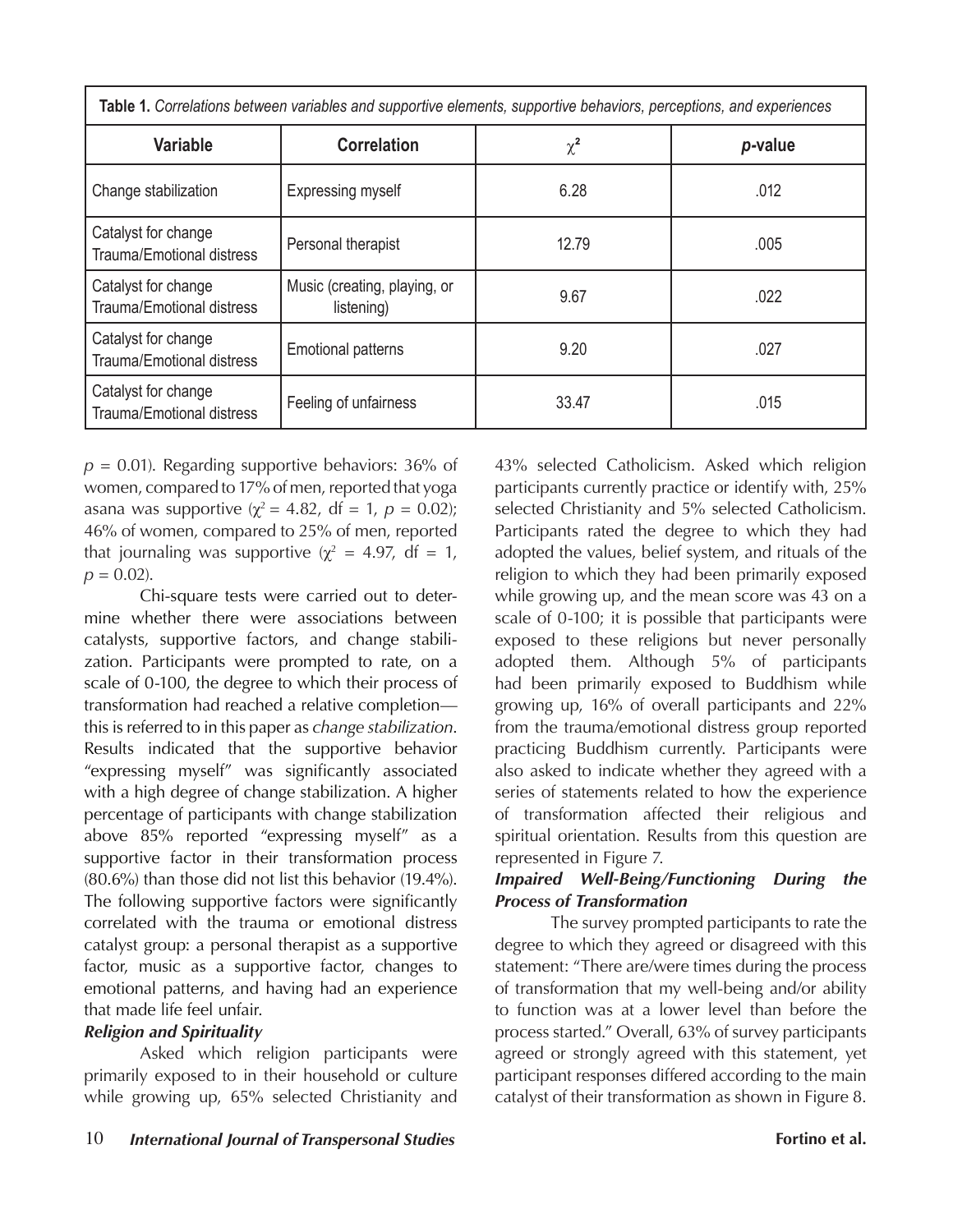These findings, along with other key survey findings, were further illuminated by interview data.

# **Interview Results**

Because the interview data came from a specific subset of the overall study sample, these findings are specifically reflective of the experience of transformation as catalyzed by trauma or emotional distress. The primary theme to emerge from the qualitative data that was not detected by the survey was that participants typically experienced a series of traumatic/distressing events leading up to the experience of transformation. Additionally, reports of traumatic/distressing events were of a wide variety. The specific survey trends that were strongly emphasized and elaborated upon in the interview data included: the supportive impact of nature, empathy from others, self-expression, and therapy; a movement away from religion; and changes in perception. Interviewees also emphasized the survey trend of impaired functioning and well-being during the process of transformation, but frequently (23 participants) added that their levels of functioning and well-being were higher than before the process of transformation started.

# *Series of Traumatic Events*

Twenty-two interviewees described a series of traumatic events when asked about the catalyst of their transformation, and the traumatic/emotionally distressing events that were reported were of a wide variety, including sexual assault, physical abuse, the death of loved ones, illness, injury, divorce, false accusations, and abandonment. The next four paragraphs include descriptions of these various distressing and traumatic experiences.

Maria (all names are pseudonyms) had a "profoundly stressful job," then entered into a relationship that became emotionally abusive and conceived a child with the man. Subsequently she

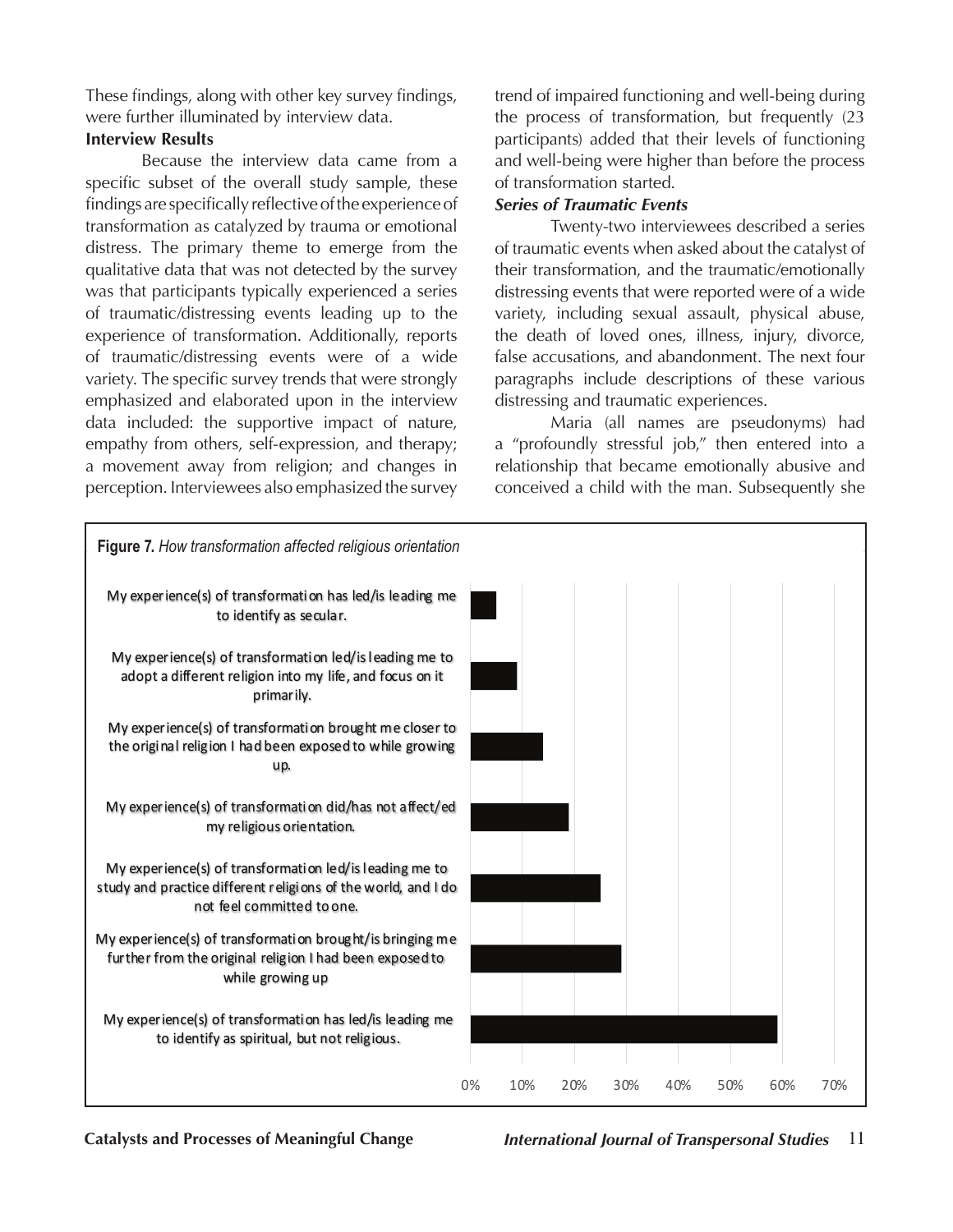had an abortion, which she felt pressured to do, and it was "the single most traumatic experience of my life and I've really never recovered from it. I just felt so devastated that I had to make that decision." Later she was sexually assaulted, and suspected that she had been drugged. This made her feel "embarrassed and grossed out."

Francesca battled cancer for 2 years, which included five surgeries, was sexually assaulted and stalked by a man with whom she worked. She was later terminated from that job (the stalker maintained his employment). Additionally, her mother and father died within a year of each other. This whole series of events occurred within a small window of time. Kristi experienced physical injuries, infertility, and an autoimmune disease. For Terri, her parents divorced, her brother died in a motorcycle accident, and she experienced rejection from a spiritual teacher whom she had admired greatly. Virgil was falsely accused of sexual harassment, lost his employment, and went through a divorce. Miguel witnessed the gruesome death of his father and endured a difficult bout of cancer. Hillary was sexually harassed and assaulted, and "taken advantage of in a lot of different ways." After Mike's parents divorced, his father "disappeared" and his mother was incapable of caring for him and his siblings. This led to them becoming homeless. "What really caused my trauma," he said, "was that my mom started blaming me for everything … and she said she wouldn't care if they took us away from her. … That shattered my heart."

Breeze watched her stepdad "beat up my mom, like a lot," and then married "the same type of person" who was physically abusive to her. She ended her relationship with him, and one year later he died, which was emotionally complicated because he was the father of her three children. Mark experienced the suicide of his best friend and also spent years in prison. Heather was neglected as a child and, as a young adult, received harsh body image criticism in the world of professional dance.

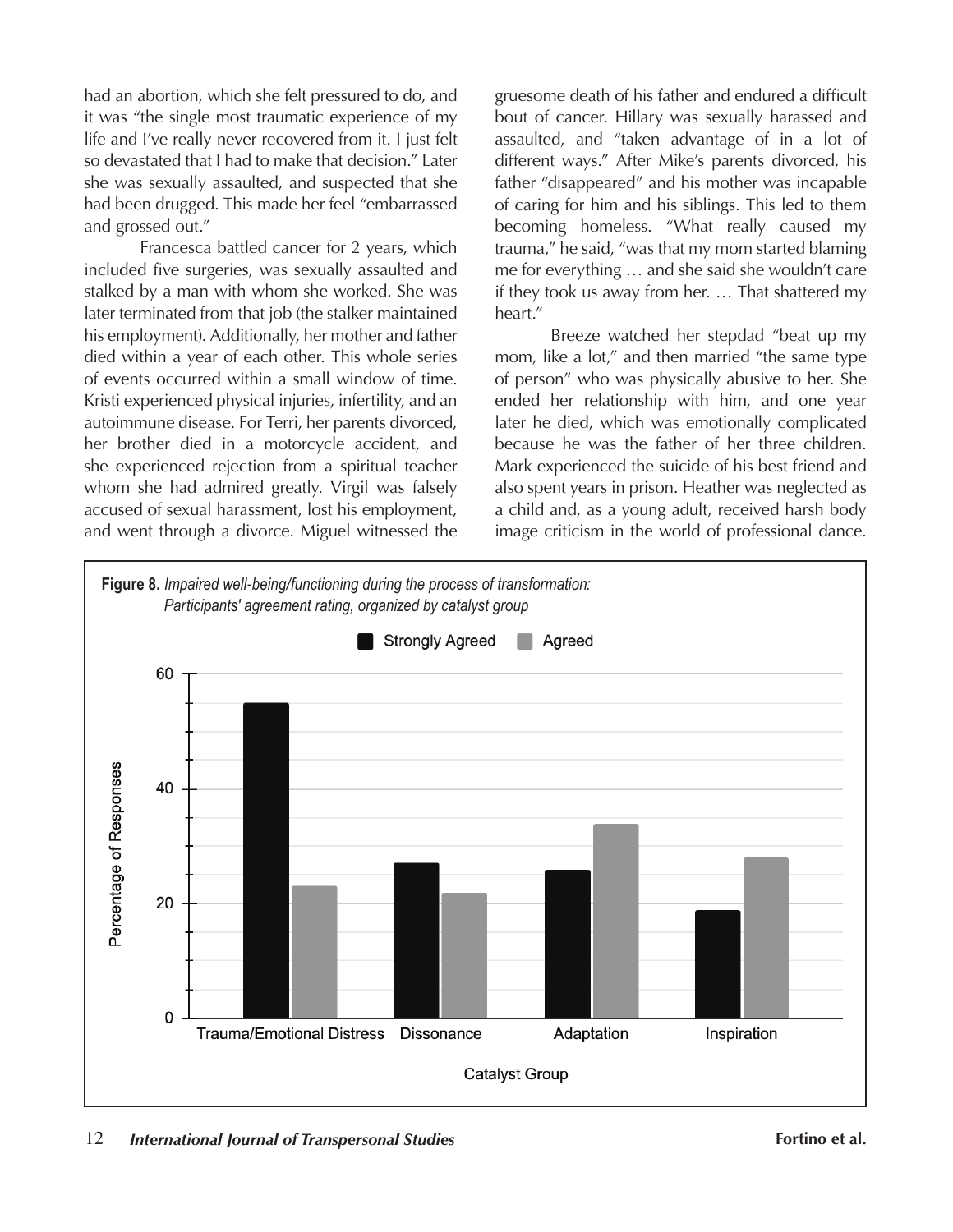This contributed to the development of an eating disorder. Renee returned from military service and felt unappreciated and unsupported. Soon after Renee's return, her cousin murdered his younger twin brothers. Abigail was raised by a bipolar father, who was verbally, emotionally, and physically abusive, which "left me with a lot of self-esteem issues." She moved away from home at an early age and then got into a relationship in which she survived "domestic violence and sexual violence."

A particularly extreme and drawn-out series of traumatic events were survived by a man we will call Grasshopper. During childhood, his brother died and his parents were found to be responsible. They lost their parental rights and Grasshopper lived in an orphanage for five years, at which point an older couple assumed guardianship. The father was physically abusive and Grasshopper worked as much as possible starting at the age of 12 to avoid being home. At age 18, when the guardians stopped receiving state funds to raise him, they told him "our obligation to you is over. Please get out tomorrow." Soon after leaving, Grasshopper joined the Air Force. While in combat in the Middle East, he

witnessed a beheading at the range of about 2 meters…and I didn't tell anyone, not a soul.… The military is a very alpha male society… and it would mean that I was weak if I showed that I was afraid, if it was obvious that I was crying. I just hid it from everybody, and I did so for about 25 years.

When he returned from this deployment, he discovered that his wife had conceived a child with Grasshopper's own brother. After confronting his brother about this, his brother committed suicide. The trauma was compounded by self-blame.

I blamed myself for not being good enough to have real parents. I blamed myself for the beatings I got. I blamed myself for what happened to that man over in [the Middle East], and I blamed myself for my brother's suicide.

The final event in this horrifying series of traumas before he began to heal and change was when, during an altercation with his new wife, he held her and his stepchildren at gunpoint. He was arrested and incarcerated, and, at the time of the interview, had not spoken to this woman since that event.

# *The Importance of Nature*

Twenty of 26 interviewees discussed the importance of connecting with nature to support the process of transformation. Grasshopper said, "when I'm out in nature, things don't have to move fast. Things can move very slow and if I just stop and acknowledge that, my troubles go away." Poppy put it this way:

Being able to get myself immersed in nature… is so healing. Being outdoors, hearing the birds, and the sun and the breeze on my skin, the trees just being, and hiking in a forest, and just being amongst these giants who've been here for thousands of years…it just feels so healing. And the ocean! The trees and the ocean are my favorite. Being in the ocean… I can't describe the level of bliss and healing that comes from just being in the water. It's just so transformative for me.

Francesca attributed her positive psychological changes as well as her physical healing process to being in nature: "when I got cancer, all I wanted to do was be outside. There was like an instinct… like, I need to be in nature." Elda described the way that connecting with nature affected her perspective:

Something about the quiet of [nature], listening to the wind in the leaves … or sitting by the ocean … it reminds me of the timelessness of life … and that my problems, whatever seems really huge in this moment, are insignificant in the scheme of things. And that there are constants in life, like the ocean, that I can always come back to.

Erin shared that during her healing process, she took a month-long camping trip by herself, which gave her access to many tools for transformation including solitude, introspection, music (as she would play her ukulele), and connecting with nature. "I feel like my spiritual path has mostly been through relationships with nature and learning how to sit alone in the woods and, like, listen … ask a question of nature and get an answer back" Asked how she experiences the answer back, she replied,

# **Catalysts and Processes of Meaningful Change** *International Journal of Transpersonal Studies* 13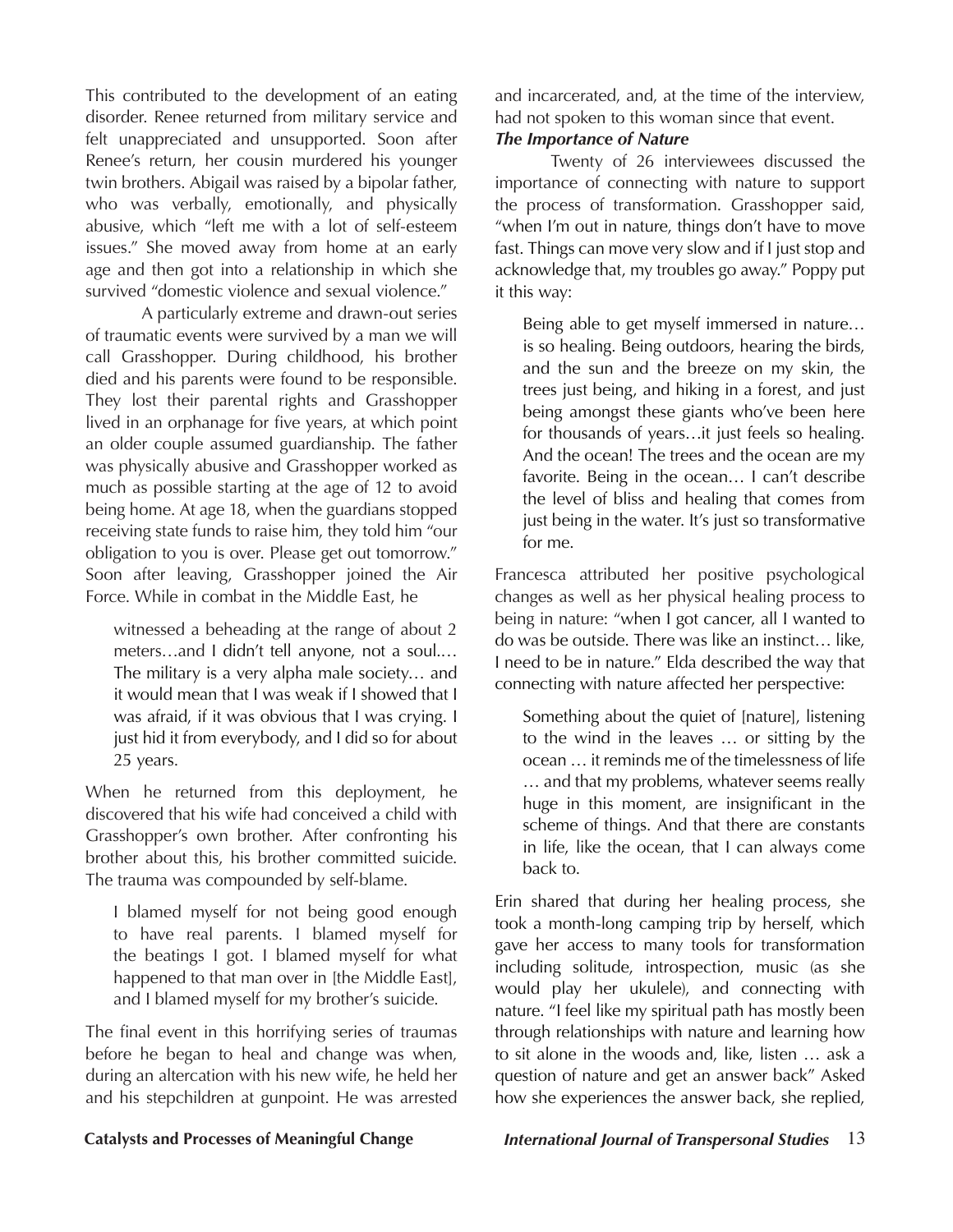"it comes through metaphor. … sometimes you'll see … a tiny ant doing something way stronger than it is, you know, and then you … get, like, a message of strength."

Molly said she feels connected with God while in nature, and that being in nature "just takes me from this anxiety place down to a place where I can just really think about myself, think about my breathing … and process." Breeze described her experience in nature as being "cradled." In a similar vein, Virgil said that the experience of being in nature can feel as though "nature is embracing you and teaching you." It is also noteworthy that seven participants highlighted the soothing and grounding effects of gardening. Much of what participants said about the role of nature underscored their increased appreciation of life and spiritual changes, features of posttraumatic growth.

# *The Importance of Self-Expression*

Interview data helped clarify exactly what participants meant by marking self-expression in the survey, which was emphasized by 15 interviewees. Self-expression was found to essentially relate to being uninhibited, and there were three variations of this evident in the interview data, all of which seemed to be important in supporting the process of transformation.

Self-expression meant opening up about difficult emotional processes, which participants reported as being helpful whether that was in the presence of others or in solitude (as in journaling). In this regard, Heather reported that "so much of my transformation has been in understanding that I need … language to understand what I'm experiencing … to verbalize it and then share with others … to express what I need instead of keeping it within." Adam also spoke to the importance of selfexpression, especially about inner processes that have made him feel vulnerable to express, but he has found that "it's so important for people to actually know who you are." Adam explained that allowing people to see him for who he is and allowing people to know what he is processing internally has fostered connection, empathy, and support.

Self-expression also meant being outgoing and creative. Lourdes, for example, spoke about how singing freely is a "big part of my healing process."

Another participant stated that, "after those traumatic experiences, I got into singing. Singing really helps me to this day when I feel very upset."

Self-expression also meant asserting oneself when necessary. Abigail, for example, said that prior to her transformation, "I just would let people hurt me and kind of let it go or cower to them. And now, I realized that I have the power. I can stand up, and I don't have to take that anymore." All three of these forms of self-expression appeared to play an important role in supporting the process of transformation.

# *The Role of Empathy and Self-Expression*

The importance of empathy was emphasized by 15 interviewees. Interview results revealed a link between empathy and self-expression. Abigail shared that she had "always felt alone" and "kept everything inside," but then found the courage to talk about her experiences and feelings, which facilitated the healing process.

I actually started interacting with other women, and talking and learning from other women who had similar experiences [and] that was an eye opener for me, like, wow, I'm not alone. There are other people out there and they are willing to help me and they're giving me support and we're talking and crying together.

There was a time in Abigail's experience when she felt "so depressed and suicidal [that] I didn't even leave my apartment for probably a couple months. I just stayed home and would cry." She recalled having "a form of PTSD." "I would have nightmares of my abuser making me do things," from which she would wake feeling "creeped out and just disturbed for the rest of the day, almost like it happened again." Initially, she felt "embarrassed to talk to anyone about that," but eventually found the courage to seek help from a friend "who has always really been there for me." "I would always talk to this person about my dreams and they would help me analyze them and … break down … what they could mean," she said. This was an example of self-expression supporting the process of transformation, as indicated in the survey results. Once Abigail began to express her inner experience to a compassionate person, she was able to process her experience. "I have not really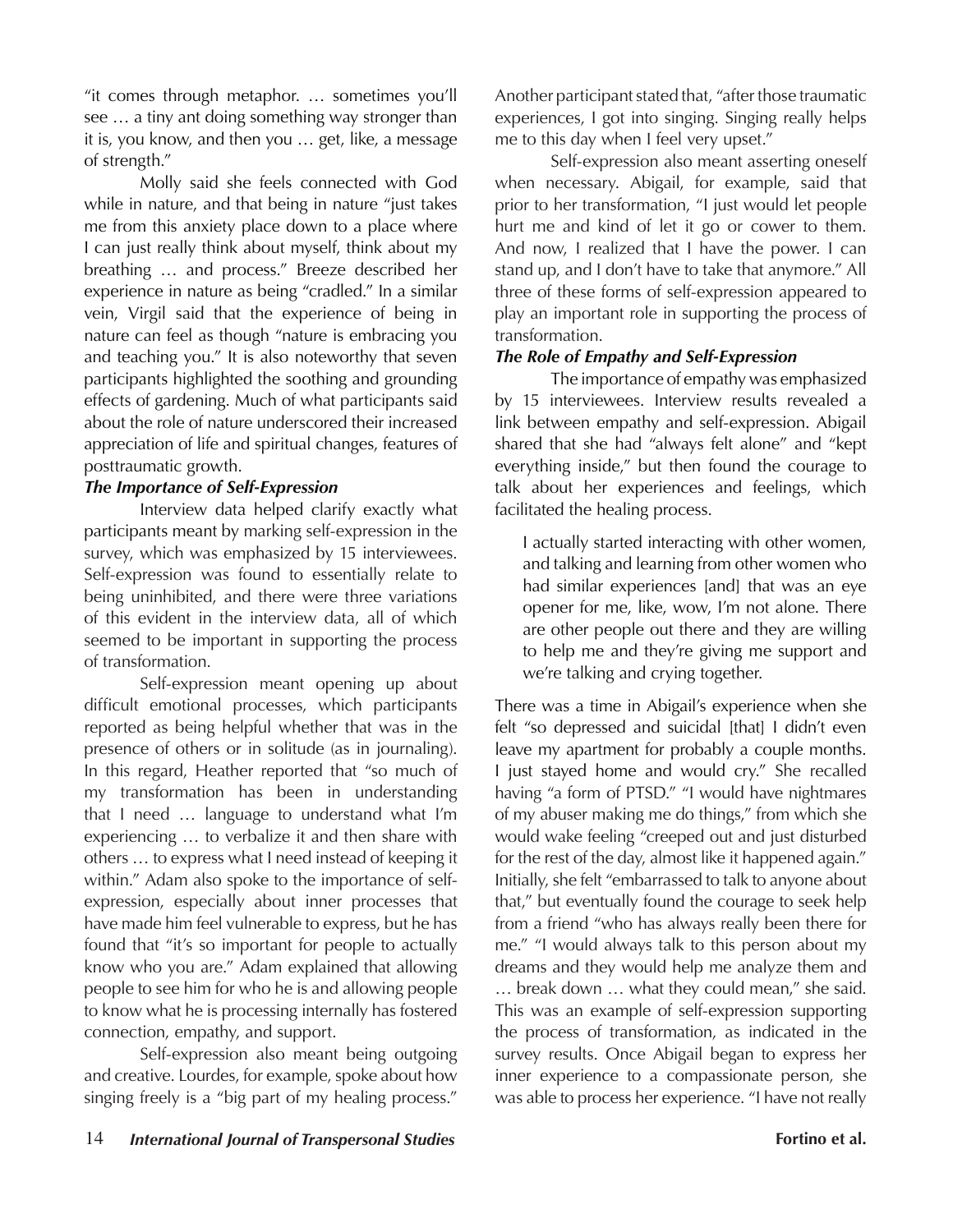had those nightmares anymore." What made the difference and "empowered me" was "getting help, getting therapy, [and] talking with other people." "Now, if I ever get really upset or depressed, I just know that I can make it through this." Abigail emphasized that talking to supportive, empathic people about what she was experiencing enabled her to process her experience in a healthy way.

Fifteen interviewees spoke about the importance of empathy in their process of transformation. Some of the interviewees experienced empathy primarily from a therapist, and many experienced it from family, friends, or people they met who had endured a similar trauma. Adam recalled how supportive it was that "I never felt like I was I was alone." Adam and his brothers grew very close when their mother died. "Having my brothers there and being able to talk openly with them … especially right after my mom died, and throughout my life. … It gave me the skills to … open up" to people. The ability to open up to people was a meaningful and lasting change for Adam, and he indicated that this change was facilitated by the empathy he received. Empathy was more than therapeutic for Adam; it was transformative.

Heather recalls how helpful it was when she began living in a community, wherein "I felt seen and heard" in a way she had not experienced before. She described this as "freeing." Mark, who had been expecting that his family and friends would judge him about being incarcerated for a second time, experienced "unconditional loving support. … They didn't give up on me, and there was really a lack of judgment from them." Mark shared that this experience helped him become a more unconditionally loving person.

Thomas recalled that during the period of time when he was coming out about his sexuality, he experienced empathy from an acquaintance that impacted him powerfully.

She detected that there was something going on with me and … she just turned to me and said … 'something's clearly impacting you and I don't need to know what it is, but I just want to give you a hug because clearly something is causing you trauma.'

According to Tom, this experience of empathy, as relatively simple as it was, was a life lesson. "When you see someone in need … it's not about you. So don't project … [or] put your own ego on top of it. … Just be there, as a human being," he said. Every interviewee gave some degree of credit to empathy, and specifically nonjudgmental acknowledgment and emotional mirroring, for enabling them to process their trauma and proceed through the experience of transformation. It is worth noting again that the role of empathy in transformation may be different for people whose transformation is catalyzed by factors other than trauma.

# *The Impact of Therapy*

As noted previously, 39% of all survey participants, and 57% from the trauma/emotional distress group, reported that seeing a therapist was a crucial supportive element in their transformation. Each of the 16 interviewees who had selected this in their survey answers were asked to elaborate on the role of therapy in their transformation process. Thirteen participants talked about the value of therapy. Three participants expressed that therapy was unhelpful, however. It seemed that therapy had a substantial impact in every case, whether that was positive or negative.

Maria, for example, expressed that "I've never had a super positive experience [in therapy]. And I had two really negative experiences at very important times." She told one therapist about an abortion she was devastated about, and Maria recalled the therapist's reply: "I'm just so glad to see that you're upset about this right now because I've had women come into my office who told me about having an abortion and they're not upset at all." Maria's impression was that the therapist allowed her own views about the morality or significance of abortion to come through in the session, and the message Maria heard was, "I'm so glad you're ashamed because you should be."

Therapy was extremely helpful for Elda, who saw the same therapist for over 13 years.

She was just so incredibly compassionate and available. I feel like it was the first time I ever actually felt fully seen. … I was able to be vulnerable and be completely myself and she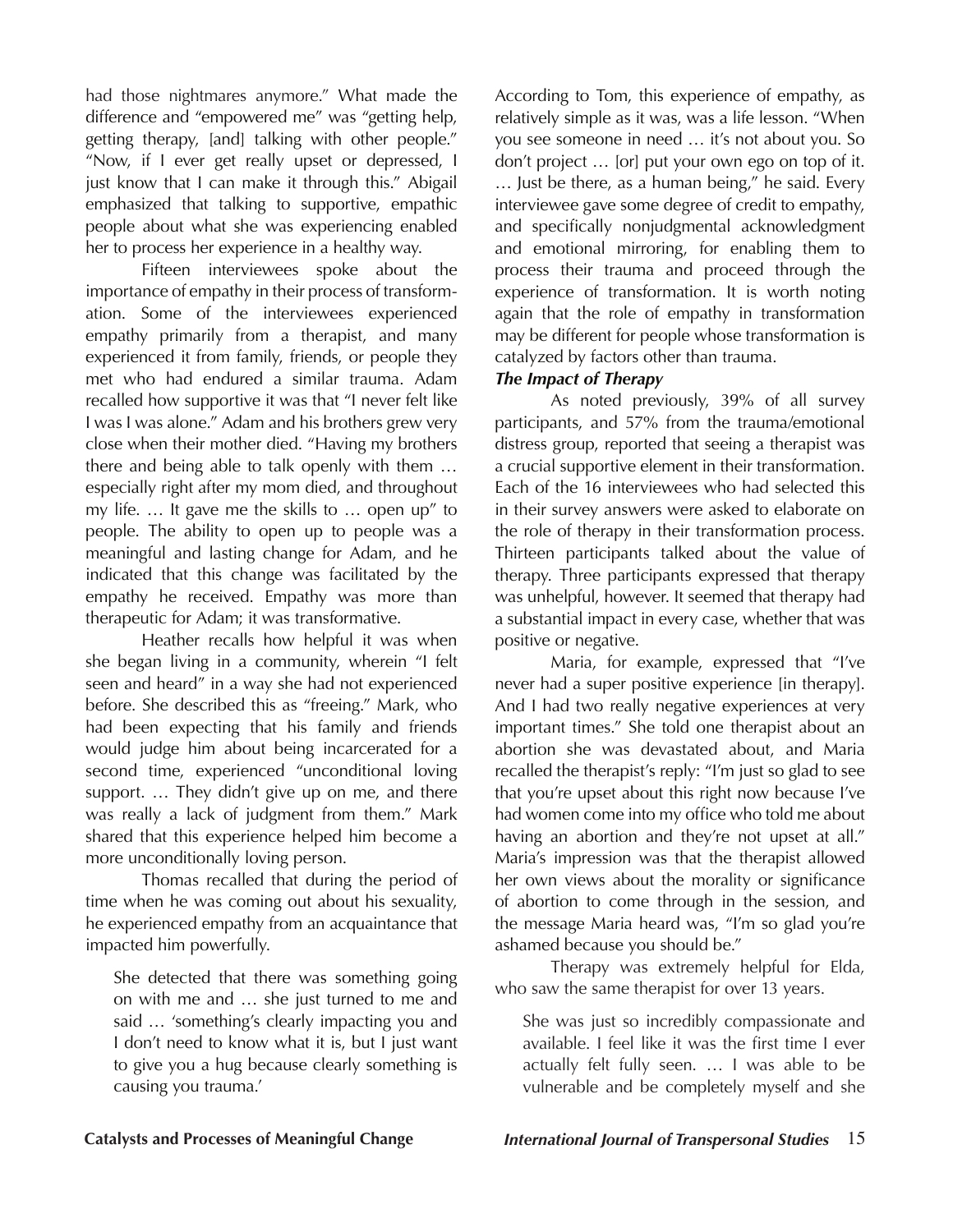accepted me and continued to work with me no matter what I did or said. It felt unconditional in a way that I hadn't experienced before.

Elda's experience was so positive and crucial to her process of transformation that she became a therapist "in large part because of the significant help that being in therapy gave to me, and there's a strong part of me that feels like I need to pay it forward."

Other participants spoke about the positive impact of therapy with enthusiasm as well. Elena expressed that her therapist "asked a lot of key questions that helped me to answer things for myself." Virgil said, "I love going to therapy," because "the therapist asks you different things and …[helps me] engage—in an active, forgiving way—in this kind of introspection." Heather was particularly enthusiastic about therapy and pointed out the importance of being "a willing participant in it." She said that therapy has "just been something magnificent, just to like, have something that anchors me and to have it be an outlet… therapy has been so transformational for me, in terms of processing through things and understanding … myself." The theme among interviewees who had positive experiences with therapists was that the therapist was a compassionate listener who asked meaningful questions that led to intrapersonal insight. This increased self-awareness was indicative of meaningful and lasting changes to participants' perceptions of themselves.

# *Perceptual Changes*

Data from 21 interviewees provided specific examples of perceptual changes brought about by the experience of transformation, which overall related to changes in the factors that most substantially shape perception, such as participants' fundamental worldviews, core beliefs, and values. Changes to participants' core beliefs appeared to account for substantive changes in perception, and this seemed to give rise to different emotional patterns. Ted described his changes this way: "Before, … the material world was primary, and what was unseen, that God aspect, was … not as strong. … What God tells me, the intuition, is primary now, whereas what I can see, feel, and touch is secondary." This is an example of *spiritual change,* characteristic of posttraumatic growth. Mark also discussed a shift in

his core beliefs. He said that he had come to believe that, under any circumstance, "it's going to be fine, you know, even if it's not something I want, it's still going to be fine. I'll get through it … it's kind of, like, a distillation of the idea of impermanence." This can be also be considered an example of spiritual change, as well as *personal strength*, another feature of posttraumatic growth.

Elda expressed a shift in her perception of others, reflective of the *relating to others* domain of posttraumatic growth; "I definitely feel much more connected to others and I [am] more able to just see the humanity in other people." She has also experienced a change in the perception of herself. She had a "realization of my impact on other people around me. … I was more powerful than I thought." In a similar vein, Miguel shared that the death of his father and his own confrontation with cancer led him to perceive himself as "someone that could possibly inspire others or someone that could be the strength to somebody that lacks strength at that moment." This is an example of the *new possibilities*  inherent to posttraumatic growth. Miguel also expressed a shift to his fundamental sense of self. His perception now is that "I am part of everything, and everything is a part of me." Kristi talked about a change in her perception of herself as well. She admitted to having been a "control freak" but through her transformation has come to realize that "I have control over only me." "Good things happen when I let go and, you know, surrender," she added.

Mark, who experienced his most meaningful changes while in prison, recalls a shift in the way he thought of himself and his future. He would contemplate the question, "who do I want to be? … not like what do I want to be, like, *who* do I want to be? What sort of person do I want to be?" Although he acknowledged that his sense of self eludes words, he said "if I'm coming up with an identity, it's just, like, this collection of values. It's not a thing…. it's not a noun," which he emphasized is much different from how he had previously thought of himself. Elena expressed a similar perceptual shift. She said that the adversity she experienced led her to ask herself, for the first time, "what kind of woman do I want to be?" Prior to her transformation, "I feel like I didn't really… stand for anything. I didn't really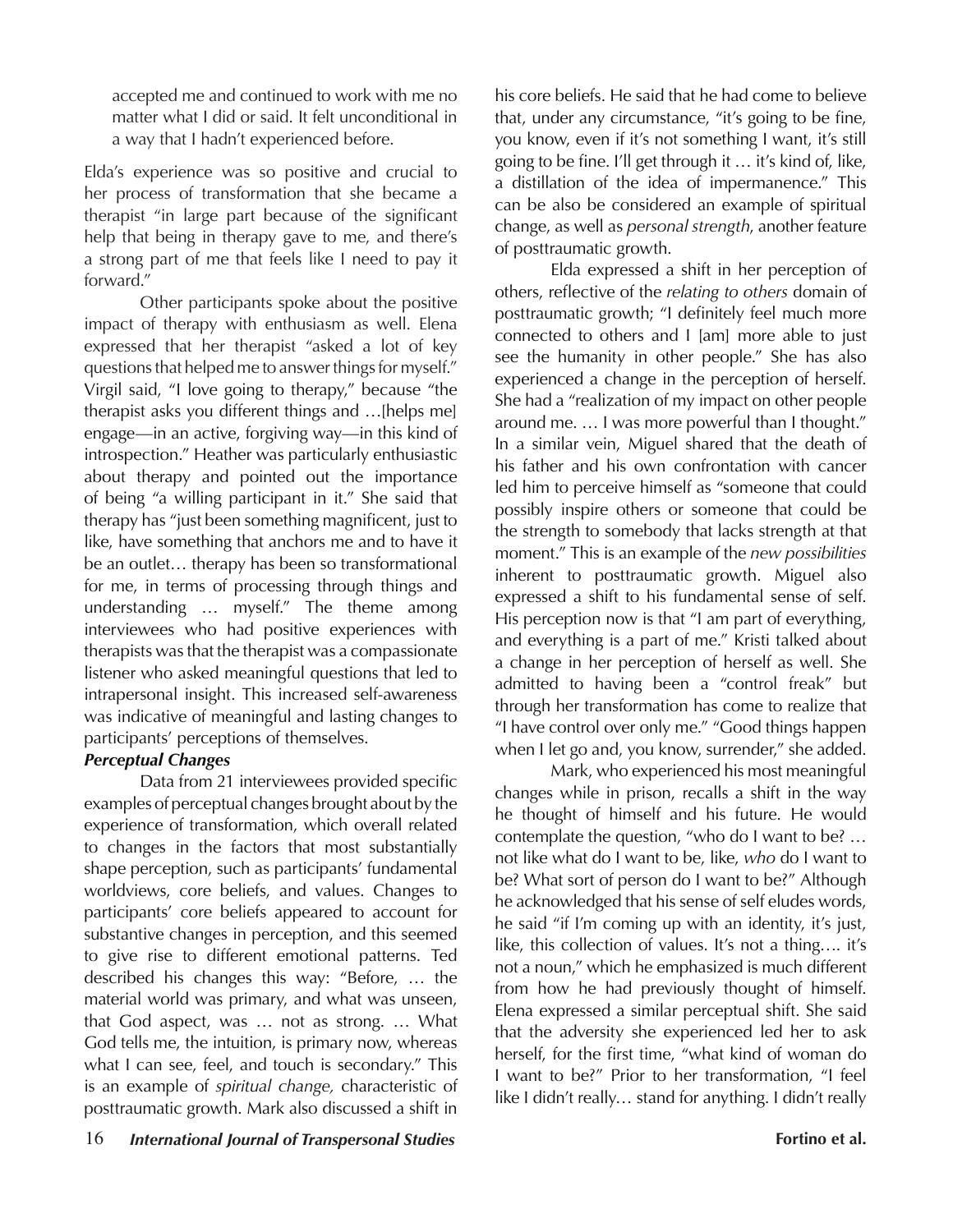have a core set of values that I really felt were mine." Now, having changed meaningfully, Elena says she feels a "real confidence" unlike ever before, and she knows what she cares about; "I want to help people wake up and realize things about themselves, and heal themselves and heal past trauma." It seemed that Elena's transformed perspective had become a source of passion in her life.

Terri, who experienced rejection from a spiritual teacher that had suddenly become quite unreasonable, contrasted some of her beliefs from before and after experiencing transformation.

I actually thought that there was such a thing as a spiritual teacher. And I thought there might be a master … I don't believe in [this] anymore. I really don't. It may sound cynical, but you know, I listen to the Dalai Lama and I think, yeah, he's probably a good man, you know, with some wisdom, but that's about as far as I go. I don't believe gurus are these mystical teachers.

Although changes in *relating to others* as an aspect of posttraumatic growth is generally portrayed as an increased tolerance and ability to communicate, what Terri expressed may be a good example of this type of change. It reflects a hesitance or resistance to exalt people to beyond human status.

# *Movement Away from Religion*

The religion that interviewees strayed from the most was Catholicism. Fifteen interviewees stated that they grew up primarily exposed to Catholicism; one interviewee reported that they currently practice Catholicism. Interview data shed light on what participants found to be aversive about Catholicism. Granted, this was the subgroup whose transformation was catalyzed by trauma. What was aversive about Catholicism for this group might not be what was aversive for the inspiration, dissonance, or adaptation groups.

Poppy, for example, who experienced physical abuse from her stepmother as a child, expressed the following:

I was brought up in a Christian household and brought up to believe, you know, God, Jesus loves all the little children. And all of a sudden, I have a stepmom who's abusing me, and

nobody's doing anything about it. And she puts on a good face in front of other people. And so I was like, What the fuck God, like, something's here. There's a disconnect here. So it really made me question … God and life. … I stopped believing in God then. And I have come back around to having a … spiritual life, but not a religious one.

Lourdes also survived child abuse and other horrific traumatic events such as rape and physical assault. She, too, talked about a movement away from Catholicism. For her, it was toward other traditions such as Buddhism. Asked why she felt more attracted to Buddhism, she replied:

I feel there's this inner peace … that there's a drive to find in Buddhism, and it seems … judgment free. In Catholicism, there is so much judgment … the shame of everything was just so heavy. And I didn't find any peace in it. There's no peace. I just felt shame and blame and, you know, asking to be forgiven for sins that I didn't commit….Buddhism was just a whole new philosophy…. I just think it's beautiful.

Virgil was also drawn to Buddhism as he began to feel "less and less tied to the beliefs of Catholicism and Christianity." He said he started to find "it more and more difficult to take a literal interpretation of the Bible." He began to observe that literal interpretations of the Bible were "becoming more and more damaging to society … so … I moved away from regularly practicing Catholicism." He was drawn to Buddhism for a number of reasons, including that the Buddha was not depicted as a god and, as he understood it, "Buddhism is a philosophical tradition; it's not a religion." This became so meaningful to him that he decided to join the Peace Corps and live in Sri Lanka, a Buddhist country. Ultimately, Virgil had come to believe that the ancient traditions of the world "all have the same kind of lessons." He came to see the value of the Catholic tradition again, but finds it to be "a little too confining to reduce myself to just the one tradition."

As one more example of moving away from Catholicism, Tara, whose traumas included physical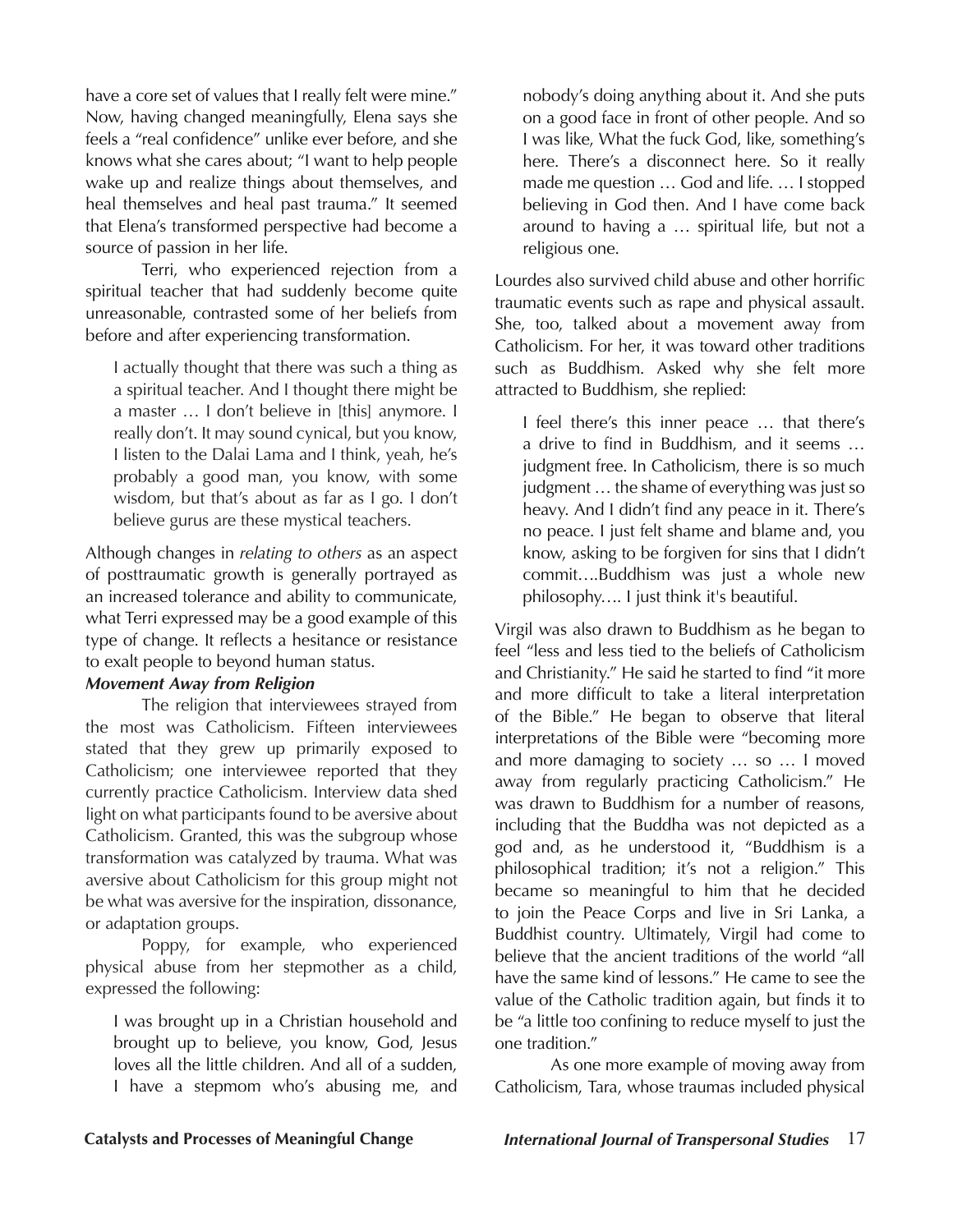abuse and infidelity in a long-term relationship, was one of the participants who came to identify as spiritual but not religious. For her now, religion is "within me when I go run, and I'm looking at nature, and I feel the presence of something bigger than myself. That's my religion." As a young person she embraced Catholicism "completely" but started noticing that in this tradition, "nobody's asking me how I feel." She felt a sense of final closure with her association to the Catholic tradition after an experience at a youth camp. A priest told her she could not room with her friend, who was a boy, because they were opposite sexes. Then, she went to talk to him "upstairs, and he has all these women around him on the couch. He's chilling on the couch. He's like a young priest, and all these girls are flaunting and flirting with him." Tara felt that the young priest was imposing rules that he was not willing to follow, which she perceived to be hypocritical.

Interviewees who reported moving away from organized religion generally emphasized hypocrisy in the church, the inability of Christian or Catholic religious doctrines to help them make sense of their experiences, and the experience of being made to feel guilt and/or shame within the general culture of the religion. This movement away from religion was linked to personal transformation in that it involved meaningful and lasting changes to participants' philosophy of life, sense of spirituality, and emotional patterns—particularly a reduction of feelings of shame and guilt.

# *Impaired to Elevated Well-being/Functioning*

Interview data reflected the survey trend indicating that the middle of a transformative process can be associated with lowered levels of well-being/ functioning, particularly when the transformation was catalyzed by trauma(s) or emotional distress. Yet interview data indicated that as participants' process of transformation continued to unfold, they began to experience levels of well-being and functioning that were higher than before the transformation process was catalyzed.

Grasshopper's interview data was especially reflective of this theme. His experience of transformation appears to have been markedly substantial. At the time of the interview, he was training to become a psychologist and was leading small group therapy for veterans. His perception of himself had become notably healthy: "I used to think I was a horrible person … for what I did, scaring [my wife] and her kids. I now know that I'm not a horrible person. I did a really horrible thing, but I'm a good person."

Poppy said that through, and because of her hardship, she set the clear intention to "grow and evolve," and that "otherwise, I probably would have committed suicide." Mark spoke of a similar experience. He was in prison facing a potential life sentence. He was in so much pain that he was "planning my own suicide." One of the key factors that pulled him out of his suicidality was meeting other prisoners who had experienced transformation. These other prisoners were men who were serving long sentences for violent crimes, but "had become … spiritual giants." They became role models for Mark and helped him adopt a set of beliefs that he could change, and that his well-being could dramatically improve.

"I went from being pretty depressed to just feeling better," Elda said. Asked what guidance she would offer people who may be in the middle of transformation process that is associated with lowered levels of well-being and functioning, Elda emphasized the importance of remembering that "it gets better. It's not always going to be like this…. slow down and, like, really listen to yourself, and take the time to do that personal work." She wanted to make it clear that not only can it get better, but it can get *way* better.

I … got torn down deep, to the deepest pit of despair, self-esteem destroyed, and had to pull myself back up out of it and reclaim my power and reclaim my sovereignty…. The traumatic experiences have definitely made me think about… what's the purpose of life? Why are we here? What's my role? … I think it's led me to be more intentional … and more deliberate. … Now I'm even more empowered to be on my path and more determined than ever.

Elda became a highly functional person. At the time of the interview, she was managing a demanding job that involved being emotionally available for people. She reported that she has a variety of effective self-regulation tools, and she described her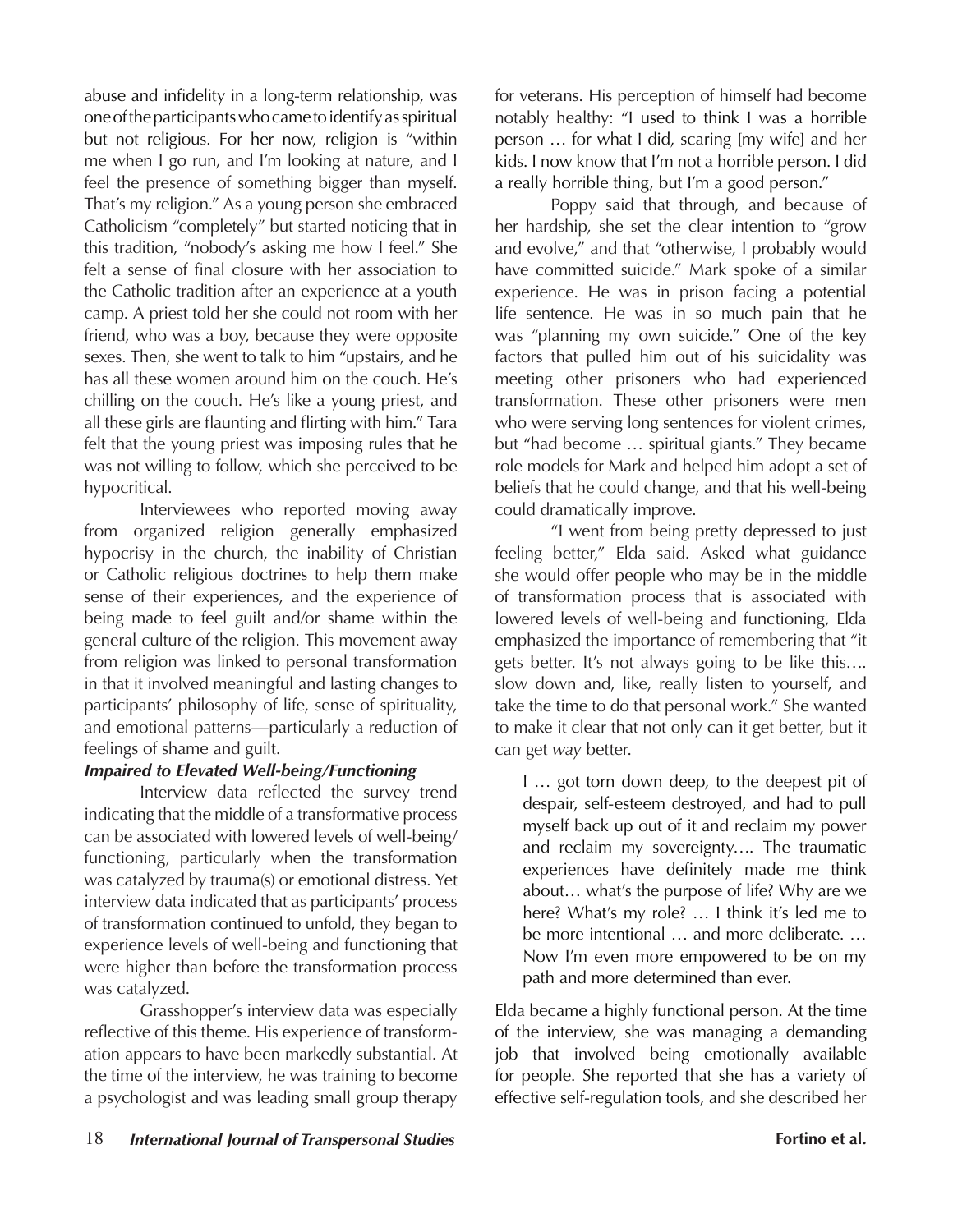own well-being as being much higher than before her experience of transformation.

### **Discussion**

Survey data revealed that transformation can be Scatalyzed in a variety of ways, and that trauma or emotional distress appears to be an especially common catalyst. The differences between the profiles of transformation in the various catalyst subgroups are noteworthy because they indicate that the factors most supportive of the transformative process, and the outcomes the process leads to, may differ depending on the catalyst of transformation. It is relevant to know, for example, that transformation catalyzed by trauma or emotional distress significantly correlates with therapy as a crucial supportive factor and changes in emotional patterns as an outcome of the process. Ongoing research aimed at understanding how transformation unfolds according to its primary catalyst, and at identifying uniquely facilitative factors for specific types of transformation, will likely be of great benefit to people experiencing transformation.

The experience of transformation may have much common ground. Yet, along with differences between types of transformation, there are likely crucial experiential differences between ethnicities, genders, generations and other sectors of identity, which this study was unable to adequately address. As Kashyap and Hussain (2018) pointed out about posttraumatic growth specifically, "cultural elements play an important role in influencing the behavior of individuals in the aftermath of trauma. Hence it is important to conceptualize and measure posttraumatic growth in the framework of the culture to which the individual belongs" (p. 51).

Although this study sample lacked the sufficient diversity to achieve strong external validity, the differences among groups were notable. We expect that further research will continue to show common features of the process of transformation, and also continue to reveal important differences related to common catalysts, supportive factors, and outcomes of the process, dependent on social groups. Mental health professionals will be better equipped to support individuals who are undergoing transformation if the professionals

are knowledgeable about how the process of transformation might unfold differently depending on its catalyst or depending on the background of the individual undergoing transformation. Continued formal investigation into the experience of transformation among diverse populations will help develop this knowledge.

The importance of understanding the experiences of people who report a high level of change stabilization is worth emphasizing. Change stabilization is the degree to which the individual feels that their process of transformation has reached a relative completion, that the changes have stabilized into a new norm. The factors that support a transformational process through to its relative completion are likely best understood by the people whose transformation feels relatively complete. Understanding that there is a significant association between self-expression and high change stabilization can be valuable for individuals in the midst of transformation and professionals supporting them. This study suggests that self-expression refers to talking about inner processes, expressing oneself creatively, and being self-assertive. Importantly, it appears that self-expression, particularly talking about inner processes, elicits empathy, which was among the most supportive factors in this study. People amidst transformation will likely benefit if they are encouraged, and given the opportunities, to express themselves.

The process of transformation, and specifically posttraumatic growth, can be framed as a process of change that moves from equilibrium, through disequilibrium, to a new equilibrium (Braun & Berg, 1995; Calhoun et al., 2010; Dutton & Zisook, 2005; Rando, 1995; Schlitz et al., 2011). Rando (1995) described the disruption to an individual's equilibrium as an *upheaval* of "everything a person assumes to be true about the world and self on the basis of previous experience" (p. 217). The fact that the majority of interviewees in this study had experienced a series of traumatic/emotionally distressing events raises the question, how can one discern the degree to which an individual's equilibrium is disrupted by each traumatic event? How thoroughly one's established way of being is destabilized by a new experience is difficult to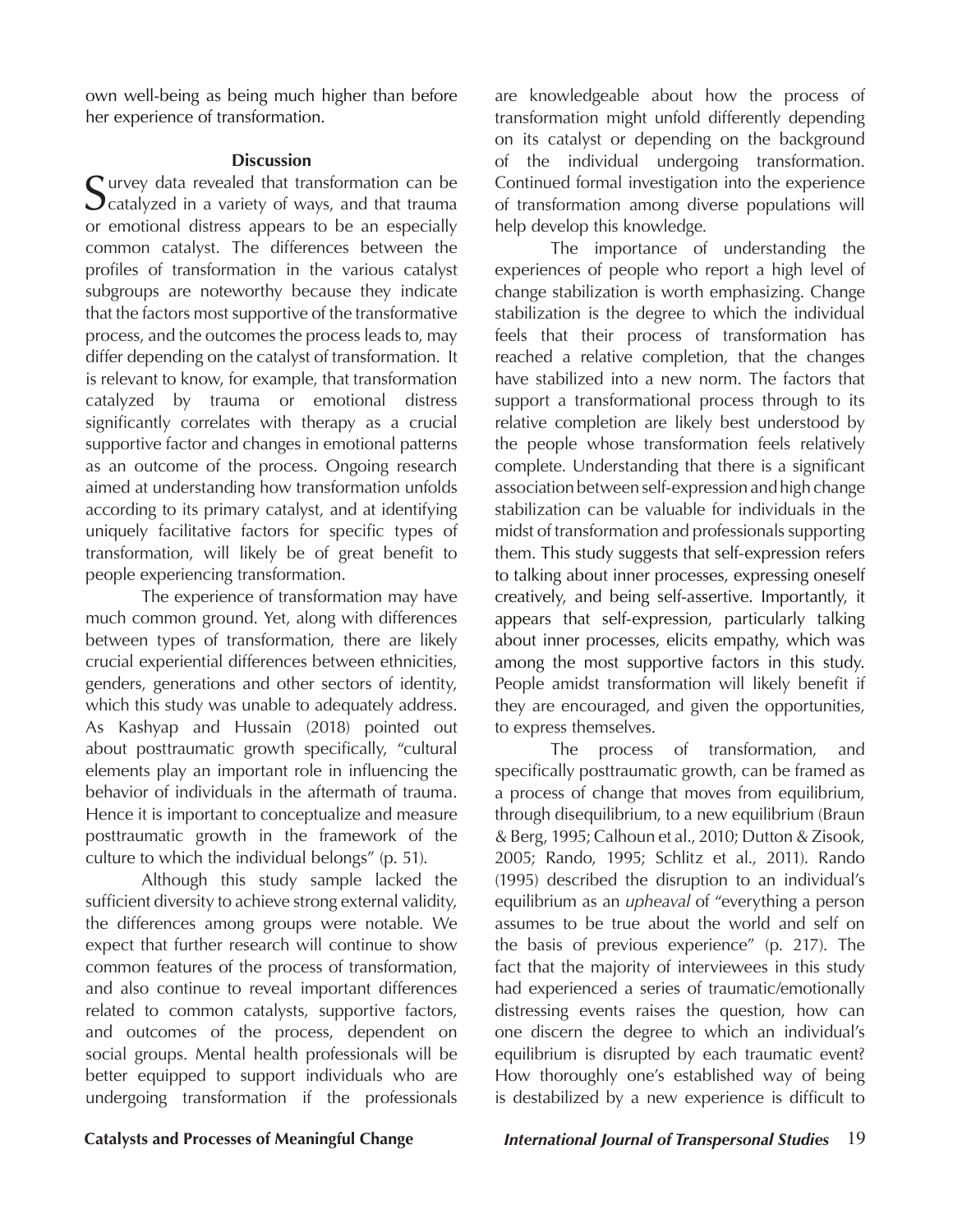measure. There may be a gradual destabilizing with each disquieting experience, culminating in a final event that disrupts equilibrium sufficiently to set the stage for transformation.

Survey and interview data indicated that it may be common for people to experience impaired well-being/functioning during the process of transformation, which makes the term *disequilibrium* fitting as a description for the middle of the transformation process. Interview data showed that this impairment in well-being and functioning during the transformative process can eventually lead to levels of well-being and functioning that were higher than before the transformation. Stabilized, elevated levels of well-being and functioning reflect the *new equilibrium*, and getting to this stage of the transformation process depends on the presence of supportive factors. Experiencing impaired well-being and functioning as a result of a traumatic experience and elevated well-being and functioning as a result of recovering from a traumatic experience is the nature of posttraumatic growth and was evident in this study.

Given the solidity and widespread acceptance of the model of posttraumatic growth put forth initially in 1995 by Tedeschi and Calhoun, it is appropriate to interpret the qualitative data, and facets of the quantitative data, in a way that is informed by this model and compares to this model. The data in this mixed methods investigation of transformation are consistent with the model of posttraumatic growth. Each of the five domains of posttraumatic growth were represented in the interview data. The association between self-expression and change stabilization revealed in the survey, and the reciprocal relationship between empathy and self-expression reflected in the interviews, may be of particular interest to researchers and clinicians who want to further investigate and support the experience of posttraumatic growth.

The findings in this study, considered in the context of prior research findings (i.e. Chopko, 2010; Hammer et al. 2019; Linley & Joseph, 2004; Schlitz et al. 2008; Taylor, 2012) and existing theoretical frameworks (i.e. Calhoun & Tedeschi, 2006; Grof & Grof, 2017; Schlitz et al., 2011), highlight the relevance of the concept of a *framework of transformation*,

defined as the inclination to interpret feelings of impaired well-being and functioning as potential signs of transformation. Another way to articulate the meaning of a framework of transformation is, a paradigm that prompts an interpretation of disequilibrium as potentially being in the service of a new equilibrium. The study findings highlight the relevance of this framework by showing that transformation is a process of meaningful change that can be disruptive to an individual's equilibrium and accompany impaired levels of well-being and functioning prior to reaching enduring, elevated levels of well-being and functioning—provided that the proper supportive factors are available.

A framework of transformation can help attenuate or eliminate stigma around expressions of disequilibrium, disorder, discomfort, instability, grief, depression, and/or anxiety by understanding that they do not necessarily indicate that something is wrong with an individual, or an individual's neurological functioning. They may be "undergoing an evolutionary crisis rather than suffering from a mental disease" (Grof & Grof, 2017, p. 30). The framework of transformation can have a positive effect on the psychology of individuals experiencing transformation, potentially by instilling a valid sense that there is nothing defective about them, and that a new normal marked by positive changes and elevated well-being is possible.

Maslow (1968) asserted that "in any given moment, we have two options: to step forward into growth or step back into safety" (p. 47). Safety in the context of transformation can show up as a fear of change, or in the context of posttraumatic growth specifically, as an avoidance of the healing process. Maslow came to believe that "we grow forward when the delights of growth and anxieties of safety are greater than the anxieties of growth and the delights of safety" (p. 47). He argued that the way to encourage growth in ourselves and others is to make comfort less attractive and growth more attractive. A framework of transformation makes growth attractive. When in the wake of personal crises individuals and their support systems interpret feelings of depression and anxiety as part of a process of transformation, it may change the relationship to those feelings in a way that shortens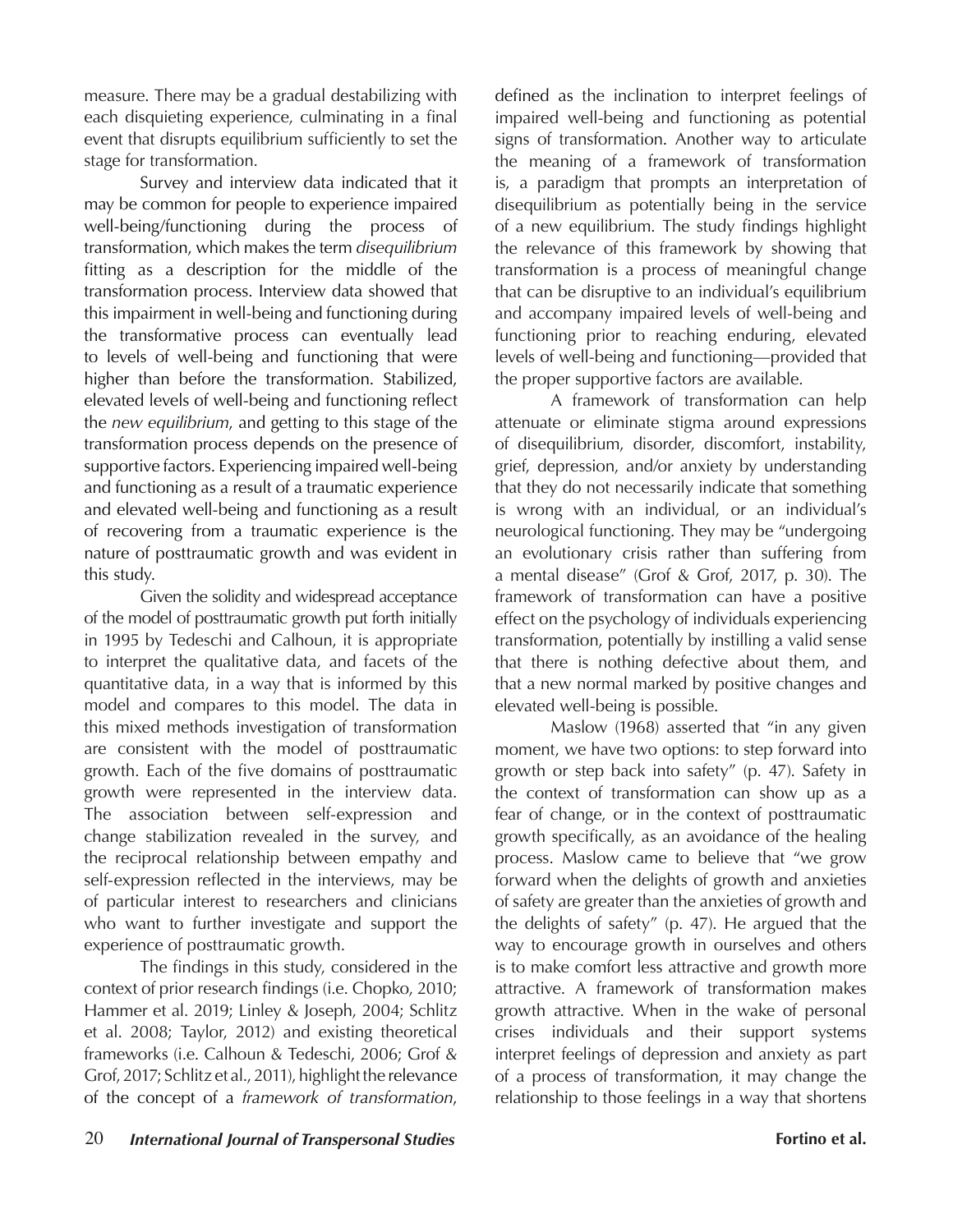their duration, adds meaning to the suffering, and facilitates positive changes.

These findings and their implications are encouraging, yet the study was limited in several ways. Although the sample size was relatively large, it was relatively homogenous, particularly related to representation of ethnic groups. The use of a research instrument designed by the researchers may be seen as a weakness in the study as well. Until the reliability and validity of this transformation survey as a research instrument is well-established, confidence in the survey results can understandably be questioned. As a research team, we intend to continue improving the content validity and face validity of the survey instrument so that this can be a reliable tool available for transformation researchers. Additionally, the interview phase of this study, which focused on posttraumatic growth, did not overcome the methodological flaws highlighted by Jayawickreme and Blackie (2016), who pointed out the inherent limitations of gathering data from participants based on retrospective perceived posttraumatic growth. There is a need for longitudinal studies of transformation and posttraumatic growth, for greater representation of diverse populations in these studies, and for the development of increasingly reliable research instruments to measure transformation.

### **Conclusion**

 $\blacksquare$  he sample size of 130 and the mixed methods approach generated more quantitative and qualitative data than we have been able to present and interpret in this report. However, we consider our most important findings from the survey to be the following: There was a significant association between self-expression and change stabilization  $(p \leq .01)$ ; trauma/emotional distress was the most common catalyst of transformation, constituting 44% of responses among four broad categories; in general, the most frequently selected elements for supporting transformation included connecting with nature (71%), introspection (65%), solitude (63%), and empathy from others (61%)—yet percentages and leading supportive elements change substantially for different catalyst groups and demographic profiles; the most common changes

related to participants' way of interacting with others (77%), their perception of life (75%), and emotional patterns (70%); the experience of transformation led 59% of participants to now identify as spiritual but not religious; and 63% of survey respondents agreed that there were times during the process of transformation that their well-being and ability to function was impaired.

 The most important findings from the interviews include the qualitative nuances they added to the survey findings and the themes brought to light by the interviews that were undetected by the survey. Interviewees provided detailed, specific examples of the nature of their traumatic/ emotionally distressing catalyst of transformation, how the supportive factors affected their process of transformation, and how the changes that they had reported on the survey have manifested in their lives. The importance of nature, empathy, selfexpression, and therapy were strongly emphasized, as were changes in perception. The movement away from organized religion toward a more personalized spirituality, which was reflected in the survey data, was elaborated upon in the interview data. A wide variety of traumatic/emotionally distressing events were reported in the interviews, and the majority of interviewees reported that their transformation was catalyzed by a series of distressing events. Interview data also revealed a connection between self-expression and empathy, showing that selfexpression can elicit empathy and empathy can encourage self-expression—a virtuous cycle conducive to posttraumatic growth. Additionally, interview data showed that although the process of transformation involved impaired well-being and functioning, when supportive factors were in place, transformation often resulted in elevated levels of well-being and functioning.

The evidence lends credence to the idea that a framework of transformation is important. We are advocating that the framework of transformation be adopted personally, professionally, and culturally. This framework can be understood as the inclination to interpret disequilibrium—and the feelings of depression, anxiety, and general instability that may accompany it—as potential signs of transformation. This study has shown that the right, personalized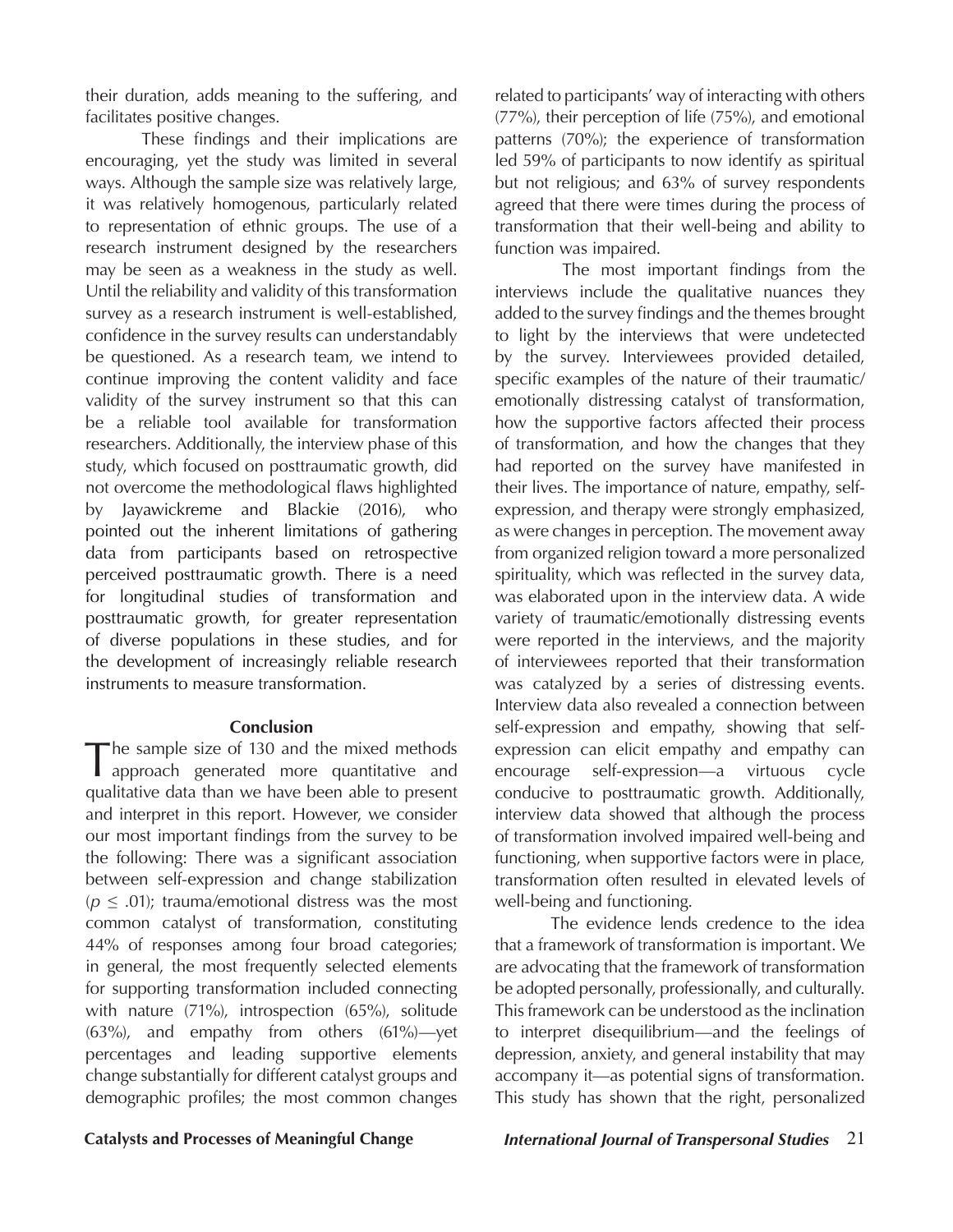combination of supportive factors can facilitate the process of transformation to a relative completion, whereby an individual's way of being has changed in a positive, meaningful, and lasting way.

# **References**

- American Psychiatric Association. (2013). *Diagnostic and statistical manual of mental disorders* (5th ed.). https://doi.org/10.1176/appi. books.9780890425596
- Braun, M. J., & Berg, D. H. (1995). Meaning reconstruction in the experience of parental bereavement. *Death Studies*, *18*, 105–129.
- Busch, H., Barth-Olofsson, A. S., Rosenhagen, S., & Collins, A. (2003). Menopausal transition and psychological development. *Menopause*, *10*(2), 179–187.
- Calhoun, L. G., Cann, A., & Tedeschi, R. G. (2010). *The posttraumatic growth model: Sociocultural considerations.* In T. Weiss & R. Berger (Eds.), *Posttraumatic growth and culturally competent practice: Lessons learned from around the globe* (p. 1–14). John Wiley & Sons. https://doi.org/10.1002/9780470479216. corpsy0698
- Calhoun, L. G., & Tedeschi, R. G. (Eds.). (1999). *Facilitating posttraumatic growth: A clinician's guide*. Routledge. https://doi.org/10.4324/9781410 602268
- Calhoun, L. G., & Tedeschi, R. G. (2006). The foundations of posttraumatic growth: An expanded framework. In L. G. Calhoun & R. G. Tedeschi (Eds.), *Handbook of posttraumatic growth: Research and practice* (pp. 1–23). Psychology Press.
- Chopko, B. A. (2010). Posttraumatic distress and growth: An empirical study of police officers. *American Journal of Psychotherapy*, *64*(1), 55–72. https:// doi.org/10.1176/appi.psychotherapy.2010.64.1.55
- Dalenberg, C. J., Straus, E., & Carlson, E. B. (2017). Defining trauma. In *APA handbook of trauma psychology: Foundations in knowledge, Vol. 1* (pp. 15–33). American Psychological Association.
- de Salis, I., Owen-Smith, A., Donovan, J. L., & Lawlor, D. A. (2018). Experiencing menopause in the UK: The interrelated narratives of normality,

distress, and transformation. *Journal of Women & Aging*, *30*(6), 520–540. https://doi.org/10.108 0/08952841.2018.1396783

- Dutton, Y. C., & Zisook, S. (2005). Adaptation to bereavement. *Death Studies, 29*(10), 877–903. https://doi.org/10.1080/07481180500298826
- Frankl, V. E. (1963). *Man's search for meaning* (Revised and updated). Washington Square Press.
- Friedman, H. L., & Hartelius, G. (Eds.). (2013). *The Wiley-Blackwell handbook of transpersonal psychology*. Wiley Blackwell. https://doi.org/10. 1002/9781118591277
- Grof, C., & Grof, S. (2017). Spiritual emergency: The understanding and treatment of transpersonal crises. *International Journal of Transpersonal Studies*, *36*(2), 30–43. https://doi.org/10.24972/ ijts.2017.36.2.30
- Hammer, C., Podlog, L., Wadey, R., Galli, N., Forber-Pratt, A. J., & Newton, M. (2019). From core belief challenge to posttraumatic growth in para sport athletes: Moderated mediation by needs satisfaction and deliberate rumination. *Disability and Rehabilitation*, *41*(20), 2403–2411. https:// doi.org/10.1080/09638288.2018.1466203
- Jayawickreme, E., & Blackie, L. E. (2016). *Exploring the psychological benefits of hardship: A critical reassessment of posttraumatic growth*. Springer. https://doi.org/10.1007/978-3-319-47989-7
- Kashyap, S., & Hussain, D. (2018). Cross-cultural challenges to the construct "posttraumatic growth." *Journal of Loss and Trauma*, *23*(1), 51– 69. https://doi.org/10.1080/15325024.2017.1422 234
- Kjellgren, A., Eriksson, A., & Norlander, T. (2009). Experiences of encounters with ayahuasca— "the vine of the soul." *Journal of Psychoactive Drugs*, *41*(4), 309–315. https://doi.org/10.1080/0 2791072.2009.10399767
- Linley, P. A., & Joseph, S. (2004). Positive change following trauma and adversity: A review. *Journal of Traumatic Stress*, *17*(1), 11–21. https://doi. org/10.1023/B:JOTS.0000014671.27856.7e
- Lukoff, D., Lu, F., & Turner, R. (1998). From spiritual emergency to spiritual problem: The transpersonal roots of the new DSM-IV category. *Journal of Humanistic Psychology*, *38*(2), 21–50. https:// doi.org/10.1177/00221678980382003
- 22 *International Journal of Transpersonal Studies* **Fortino et al.**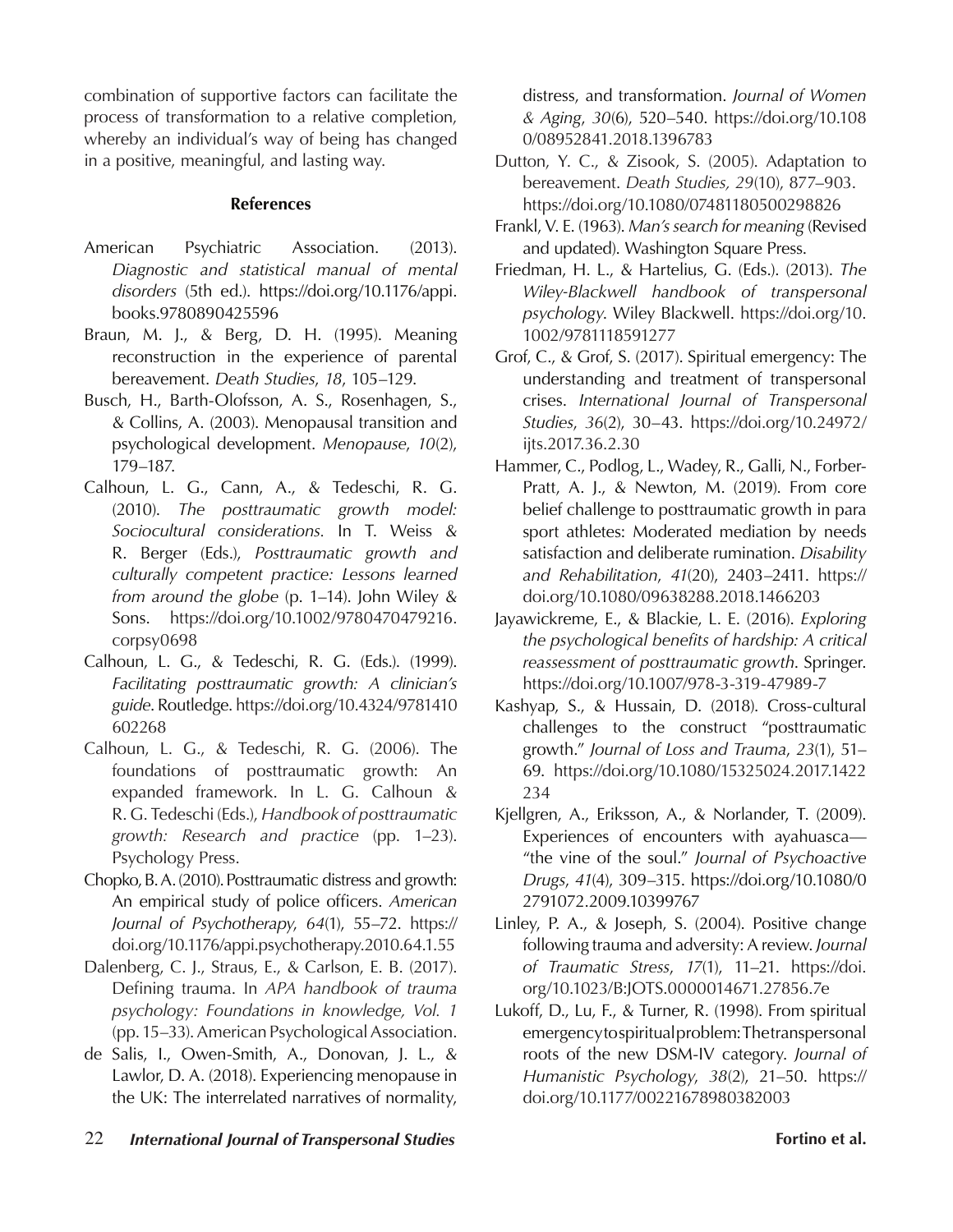Maslow, A. H. (1968). *Toward a psychology of being*. Van Nostrand Reinhold.

- Mezirow, J. (1978a). *Education for perspective transformation: Women's re-entry programs in community colleges.* Teachers College, Columbia University.
- Mezirow J. (1978b). Perspective Transformation.*Adult Education*, *28*(2), 100-110. https://doi.org/10.11 77/074171367802800202
- Mezirow, J. (2000). *Learning as transformation.*  Jossey Bass.
- Mezirow, J. (2012). Learning to think like an adult: Core concepts of transformation theory. In E. W. Taylor & P. Cranton (Eds.), *The handbook of transformative learning: Theory, research, and practice*  (pp. 73–96). San Francisco, CA: Jossey-Bass. https://doi.org/10.1080/15244113.2013.844982
- North, C. S., Surís, A. M., Smith, R. P., & King, R. V. (2016). The evolution of PTSD criteria across editions of DSM. *Annals of Clinical Psychiatry, 28*(3), 197–208.
- O'Leary, V. E., & Ickovics, J. R. (1995). Resilience and thriving in response to challenge: An opportunity for a paradigm shift in women's health. *Women's Health*, *1*(2), 121–142.
- Park, C. L., Cohen, L. H., & Murch, R. L. (1996). Assessment and prediction of stressarelated growth. *Journal of Personality*, *64*(1), 71–105. https://doi.org/10.1111/j.1467-6494.1996. tb00815.x
- Pollan, M. (2019). *How to change your mind: What the new science of psychedelics teaches us about consciousness, dying, addiction, depression, and transcendence*. Penguin Books.
- Rando, T. A. (1995). Grief and mourning: Accommodating to loss. In H. Wass & R. A. Neimeyer (Eds.), Dying: Facing the facts (pp. 211–242). Taylor & Francis.
- Schlitz, M., Vieten, C., & Amorok, T. (2008). *Living deeply: The art & science of transformation in everyday life*. New Harbinger.
- Schlitz, M. M., Vieten, C., & Erickson-Freeman, K. (2011). Conscious aging and worldview transformation. *The Journal of Transpersonal Psychology*, *43*(2). 223–238.
- Schlitz, M. M., Vieten, C., & Miller, E. M. (2010). Worldview transformation and the development

of social consciousness. *Journal of Consciousness Studies*, *17*(7–8), 18–36.

- Sutich, A. (1976). *The founding of humanistic and transpersonal psychology: A personal account* [Doctoral dissertation, Humanistic Psychology Institute]. ProQuest Dissertations and Theses Global.
- Taylor, S. (2012). Transformation through suffering: A study of individuals who have experienced positive psychological transformation following periods of intense turmoil. *Journal of Humanistic Psychology*, *52*(1), 30–52. https:// doi.org/10.1177/0022167811404944
- Tedeschi, R. G., & Calhoun, L. G. (1995). *Trauma and transformation*. SAGE.
- Tedeschi, R. G., & Calhoun, L. G. (2004). Posttraumatic growth: conceptual foundations and empirical evidence. *Psychological Inquiry*, *15*(1), 1–18. https://doi.org/10.1207/s15327965pli1501\_01
- Tedeschi, R. G., Park, C. L., & Calhoun, L. G. (Eds.). (1998). *Posttraumatic growth: Positive changes in the aftermath of crisis*. Routledge. https://doi. org/10.4324/9781410603401
- VandenBos, G. R., & American Psychological Association. (2007).APA dictionary of psychology. American Psychological Association.
- Walsh, R. E., & Vaughan, F. E. (1993). *Paths beyond ego: The transpersonal vision*. Perigee Books.
- Welwood, J. (2002). *Toward a psychology of awakening: Buddhism, psychotherapy, and the path of personal and spiritual transformation*. Shambhala.
- Wilber, K. (1980). *The atman project*. Quest.
- Wilber, K., Engler, J., & Brown, D. (1986). *Transformations of consciousness: Conventional and contemplative perspectives on development*. Shambhala.

# **Appendix A Transformation Survey Instrument**

1. At least once in my adult life, I have experienced a significant and lasting change in core aspects of myself. (Rating Scale)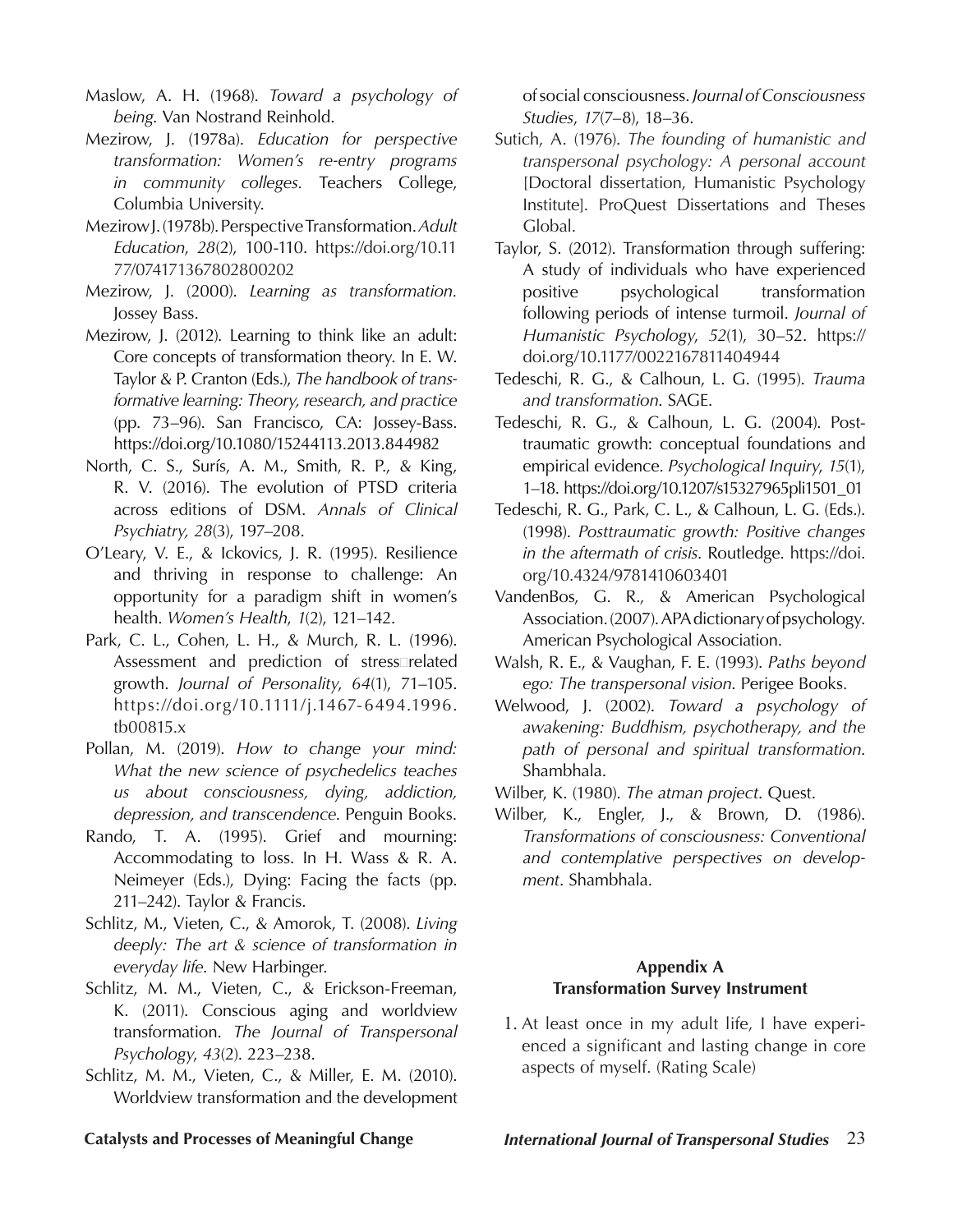has reached a relative completion? (Rating Scale)

4. During your process of transformation, which of these supportive elements were/are crucial for moving along the process and helping it bear

My self-rating:



2. To whatever degree you have experienced transformation, what was the main catalyst of the process? We acknowledge that many of these factors may have played an important role in your transformation, but we are interested in what you consider to be the initial catalyst.

| A traumatic or otherwise emotionally<br>painful event<br>An inspirational experience<br>An inspirational person                                                                                                                      | fruit? By moving along the process, we mean that<br>these supports help prevent you from feeling stuck<br>in the process. By help it bear fruit, we mean that<br>these supports help positive changes manifest and<br>stabilize. Check all that apply. |
|--------------------------------------------------------------------------------------------------------------------------------------------------------------------------------------------------------------------------------------|--------------------------------------------------------------------------------------------------------------------------------------------------------------------------------------------------------------------------------------------------------|
| I had to adapt to a new role or a new set<br>of circumstances in my life, which led to<br>the changes                                                                                                                                | Empathy from others<br>Role model(s)<br>Confidant(s)                                                                                                                                                                                                   |
| Dissonance (defined as an experience<br>of inconsistency within yourself,<br>i.e. between your beliefs and your<br>experiences, your values and your<br>motivations, your self-concept and your<br>actions, or your words and deeds) | Solitude<br>Community<br>A small group therapeutic relationship<br>A personal therapist<br>A teacher (not necessarily in a spiritual                                                                                                                   |
| A psychedelic experience<br>Other (please specify) ______                                                                                                                                                                            | context<br>A guru or spiritual teacher                                                                                                                                                                                                                 |
| 3. Although the process of change is ongoing, to<br>what degree do you feel that you have stabilized<br>into a new way of being? In other words, to what<br>degree do you feel that your transformative process                      | Spiritual texts<br>Religious scripture<br>Formal or informal retreat                                                                                                                                                                                   |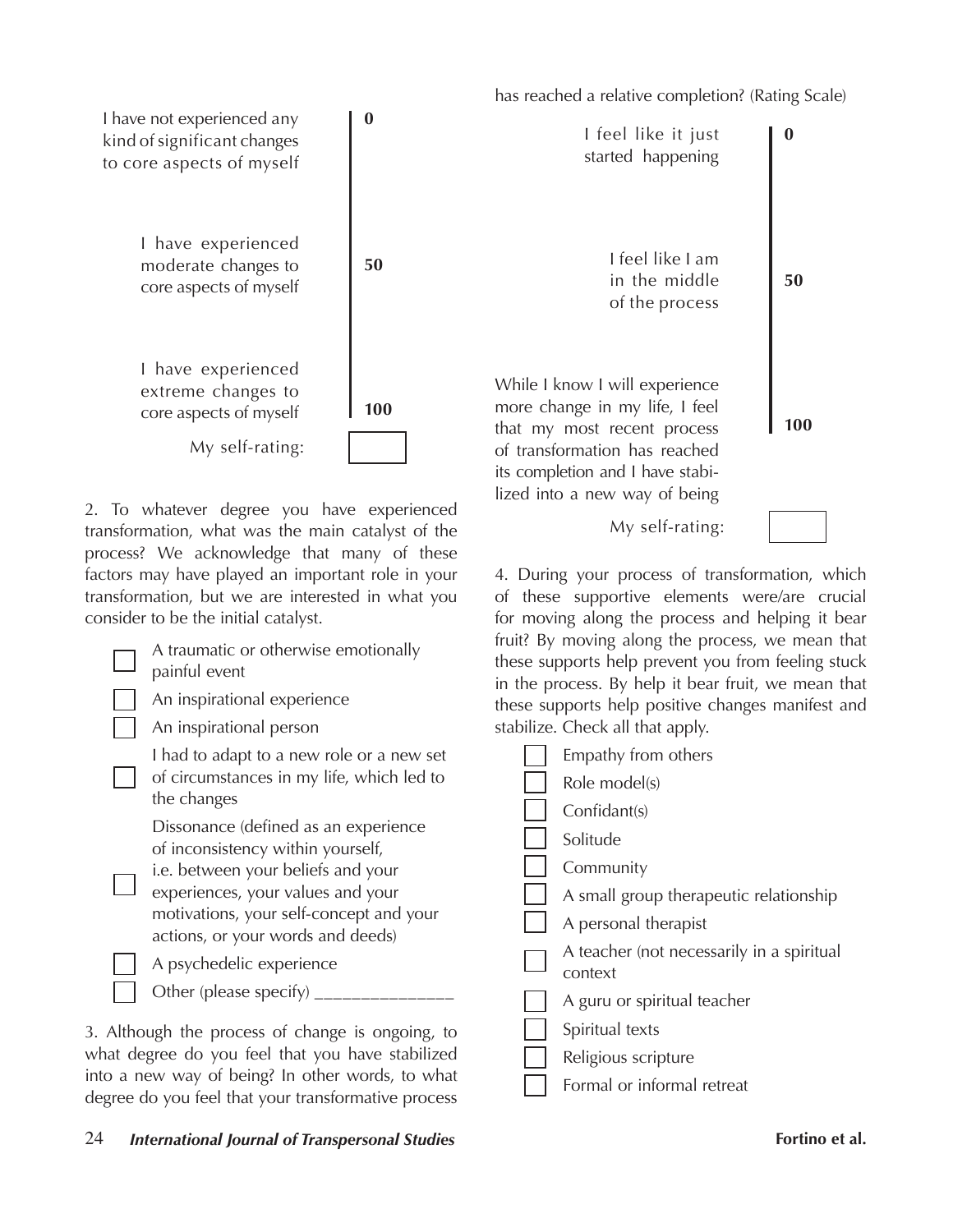Church Religious ritual

5. During your process of transformation, what behaviors or practices did you find/are you finding to be important for moving along the process and helping it bear fruit? Check all that apply.

| Meditation (seated with my eyes closed)              | My relationship with nature                           |
|------------------------------------------------------|-------------------------------------------------------|
| Mindfulness (the practice of present                 | My relationship with my own past                      |
| moment, nonjudgmental awareness                      | The way I cope with the challenges of life            |
| Yoga (asana)                                         | My outlook on the future                              |
| <b>Martial Arts</b>                                  | The appearance of my body                             |
| Journaling                                           | My relationship to my body)                           |
| Contemplating existence                              | 7. I have a vision of a future version of myself that |
| Introspection                                        | inspires me to strive toward it.                      |
| Expressing myself                                    | <b>Strongly Agree</b>                                 |
| Listening to others                                  | Agree                                                 |
| Connecting with nature                               | Somewhat Agree)                                       |
| Eliminating or reducing my use of                    | Neither Agree nor Disagree                            |
| unnecessary technology                               | Somewhat Disagree                                     |
| Practicing silence (meaning deliberately             |                                                       |
| not talking for a designated period of time)         | <b>Disagree</b>                                       |
| Dancing                                              | <b>Strongly Disagree</b>                              |
| Singing                                              | 8. At some point in my adult life, I have had an      |
| Physical exercise                                    | experience that made life feel unfair.                |
| Deliberate relaxation                                |                                                       |
| $\Delta$ rt (taking it in and/or expressing vourself | Strongly Agree                                        |

Art (taking it in and/or expressing yourself artistically)

Music (taking it in and/or expressing yourself musically)

6. What about you changed/is changing to a degree that you would describe as significant? Check all that apply.

My perception of life Central aspects of my identitys My self-esteem My beliefs My values

| Strongly Agree             |
|----------------------------|
| Agree                      |
| Somewhat Agree)            |
| Neither Agree nor Disagree |
| Somewhat Disagree          |
| <b>Disagree</b>            |
| <b>Strongly Disagree</b>   |

My emotional patterns What I tend to think about

My goals

The way I interact with people My behavioral patterns (habits)

The main sources of meaning in my life

9. Growing up until the age of 18, which religion(s) were you primarily exposed to, either in your household or your culture?

| I do not practice or identify with a religion |
|-----------------------------------------------|
| $\Box$ Christianity                           |

**Catalysts and Processes of Meaningful Change** *International Journal of Transpersonal Studies* 25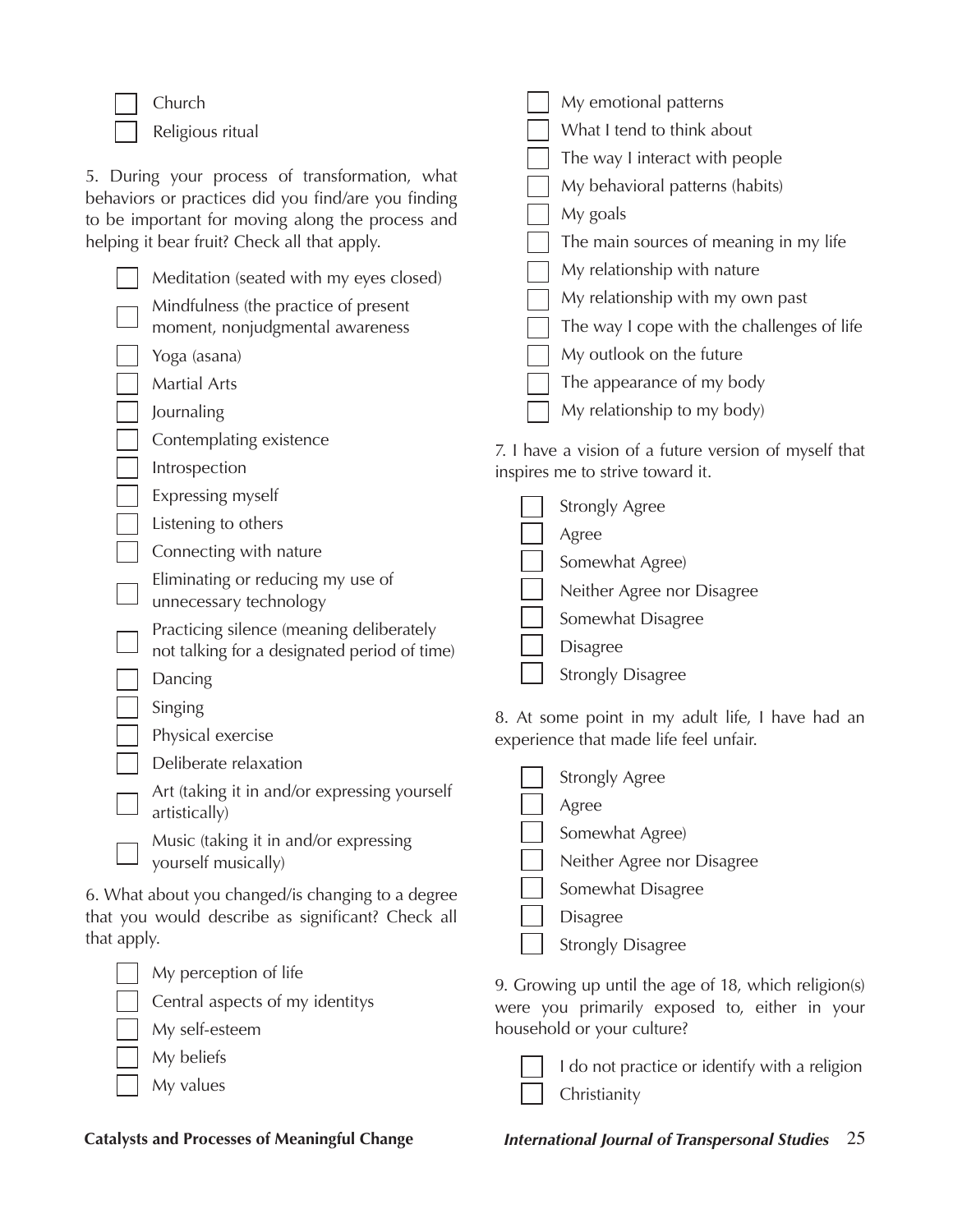| Islam                      | Taoism                                                                                       |
|----------------------------|----------------------------------------------------------------------------------------------|
| Catholicism                | Hinduism                                                                                     |
| Judaism                    | Indigenous Native American                                                                   |
| <b>Buddhism</b>            | <b>Traditional African</b>                                                                   |
| Taoism                     | Paganism                                                                                     |
| Hinduism                   | Other (please specify):___________                                                           |
| Indigenous Native American |                                                                                              |
| <b>Traditional African</b> | 12. Which of these statements is accurate for you?                                           |
| Paganism                   | Check all that apply. As a reminder, you can skip<br>any questions that do not apply to you. |

10. Up until the age of 18, to what degree did you adopt the belief system, values, rituals, and lifestyle of the religion to which you had been primarily exposed?

Other (please specify):\_\_\_\_

| exposed?                                                                                                                     |          | brought/is bringing me further from the                                                                                                                  |
|------------------------------------------------------------------------------------------------------------------------------|----------|----------------------------------------------------------------------------------------------------------------------------------------------------------|
| I never adopted this<br>religion into my life at all                                                                         | $\bf{0}$ | original religion I had been exposed to<br>while growing up                                                                                              |
|                                                                                                                              |          | My experience(s) of transformation led/<br>is leading me to adopt a different religion<br>into my life, and focus on it primarily                        |
| I adopted some aspects of the<br>religion, but not all, and with<br>moderate but not exptreme<br>adherence to its principles | 50       | My experience(s) of transformation led/is<br>leading me to study and practice different<br>religions of the world, and I do not feel<br>committed to one |
|                                                                                                                              |          | My experience(s) of transformation has<br>led/is leading me to identify as secular                                                                       |
| I completely adopt-<br>ed this religion into<br>my life in every way                                                         | 100      | My experience(s) of transformation has<br>led/is leading me identify as spiritual, but<br>not religious                                                  |
| My self-rating:                                                                                                              |          | My experience(s) of transformation<br>did not/has not affected my religious                                                                              |
| 11 Now in your adult life which religion(s) do you                                                                           |          | orientation                                                                                                                                              |

11. Now in your adult life, which religion(s) do you study, practice, and/or identify with?

| I do not practice or identify with a religion |
|-----------------------------------------------|
| Christianity                                  |
| Islam                                         |
| Catholicism                                   |
| Judaism                                       |
| <b>Buddhism</b>                               |

13. There are/were times during the process of transformation that my well-being and/or ability to function was at a lower level than before the process started.

My experience(s) of transformation brought me closer to the original religion I had been exposed to while growing up

My experience(s) of transformation

| <b>Strongly Agree</b>      |
|----------------------------|
| Agree                      |
| Somewhat Agree)            |
| Neither Agree nor Disagree |